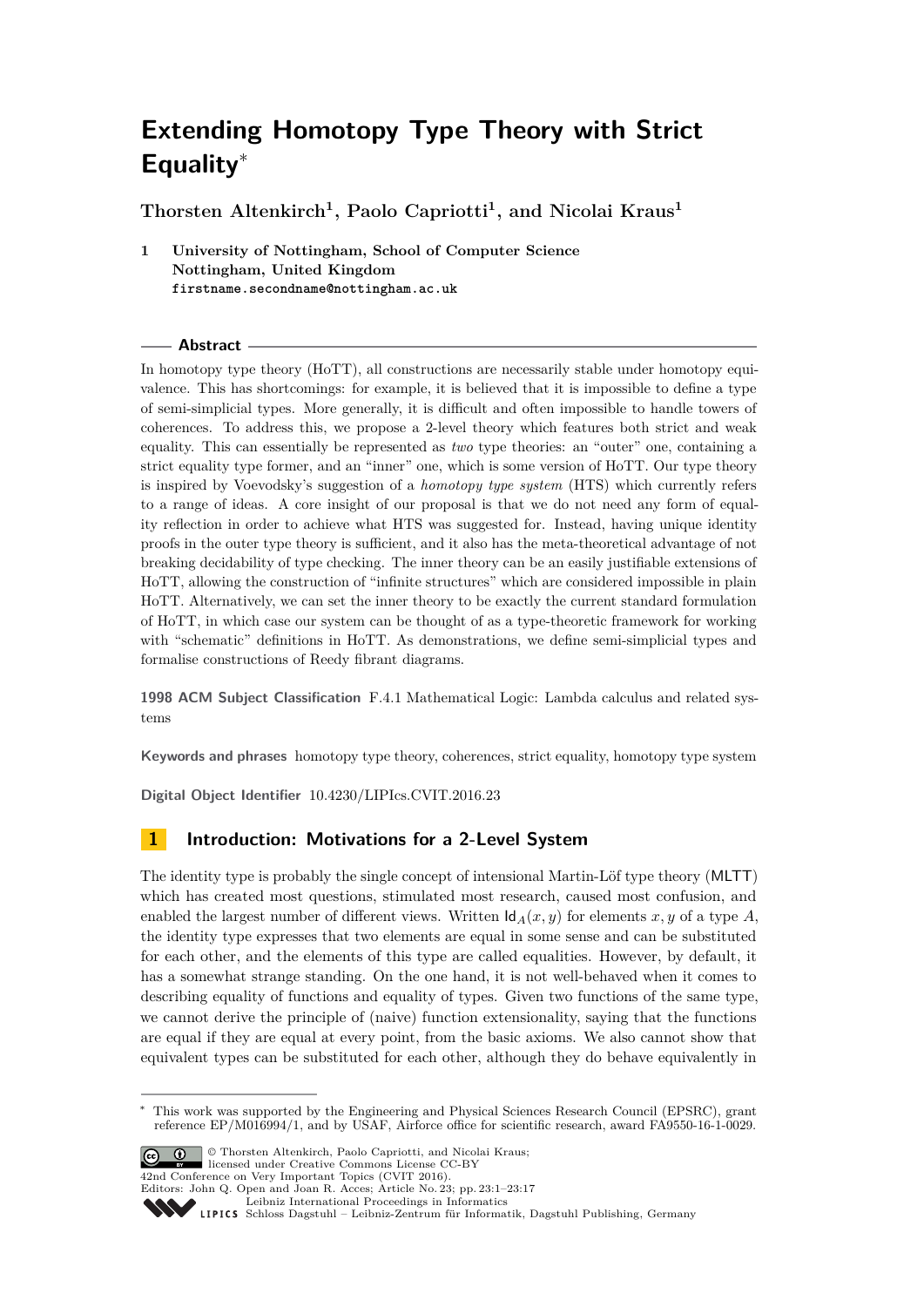#### **23:2 Extending Homotopy Type Theory with Strict Equality**

any given situation. On the other hand, we also cannot derive the principle of unique identity proofs (UIP): by a construction of Hofmann and Streicher [\[11\]](#page-16-1), we can not show  $\mathsf{Id}_{\mathsf{Id}(x,y)}(p,q)$ for two equalities  $p, q$ . A priori, it is unclear what it should mean to have distinguishable equalities and how one can make sense of this behaviour.

As we view it, there are two major ways to remedy the situation. Both can be seen as extensions of MLTT. The principle of function extensionality can be added in any case, but after that, we have two possibilities to extend the theory further. The first is to add UIP (or, equivalently, Streicher's  $K$ ) as an axiom. Let us call the resulting type theory  $MLTT_K$ . The second possibility is to consider univalence, ensuring that type equality is what one would ideally expect. This approach is taken by Homotopy Type Theory [\[21\]](#page-16-2), and we write HoTT for the resulting theory.

One appeal of HoTT is that equalities can be seen as paths in a space, and it is even possibly to develop a lot of homotopy theory synthetically. An important insight is that, when doing homotopy theory in type theory, every statement that we make is up to homotopy, and every construction respects (homotopical) equivalence. This means that whatever we do will be "non-evil" in the sense that it can only take the homotopy type of spaces, and homotopy equivalence classes of maps, into account, and not the concrete representations of spaces or maps. Exactly this is often considered a selling point of HoTT: one often defines constructions using representatives of homotopy classes in traditional homotopy theory and is forced to show that the constructions are well-defined, i.e. do not depend on the choice of the representative. In HoTT, everything we do is automatically well-defined as we are simply not able to talk about strict properties internally.

Going back to the homotopical point of view, it is not hard to imagine that the blessing of having only constructions up to homotopy can turn out to be a curse: we are unable to make any strict statement. For example, we cannot form a type expressing that a given diagram commutes strictly; all we can do it stating that it commutes up to homotopy. Unfortunately, depending on the shape of the diagram, this will only be sufficient in the simplest cases. More often than not, it will be necessary to say that the different "pieces" (the equalities expressing commutativity) fit together. For example, the fact that a certain sub-diagram commutes can be part of the proof that the diagram commutes, but it may at the same time be derivable as the composition of the fact that other sub-diagrams commute. In this case, it is natural to require these different ways of getting a certain proof to be equal. It does not stop here; these new proofs can itself be required to be coherent, and so on. What happens here is not at all something that can only be observed in type theory. The first step becomes already apparent in the theory of monoidal categories in the form of "Mac Lane's Pengaton". On higher dimensions, it is exactly the same issue that is discussed as *homotopy commutativity versus homotopy coherence* by Lurie [\[16\]](#page-16-3).

In general, homotopy coherence corresponds to infinite towers of coherence data, and it is a major open problem (and commonly believed to be unsolvable) to express such towers internally in HoTT. One way to avoid this problem is to restrict constructions to types of low truncation levels. As an examples, the category theory developed in [\[1\]](#page-15-0) only considers 1-truncated types and [what corresponds to] ordinary categories. This is in many situations not satisfactory: we know that types are  $\infty$ -groupoids [\[15,](#page-16-4) [22\]](#page-16-5), and similarly, the universe should be an  $(\infty, 1)$ -category. Unfortunately, we seem to have no way of expressing this internally in HoTT.

The crucial shortcoming of HoTT is that we are unable to perform some constructions which actually *seem* to be harmless as they only require finite amounts of coherences at every step. An example that has received considerable attention in the HoTT-community is the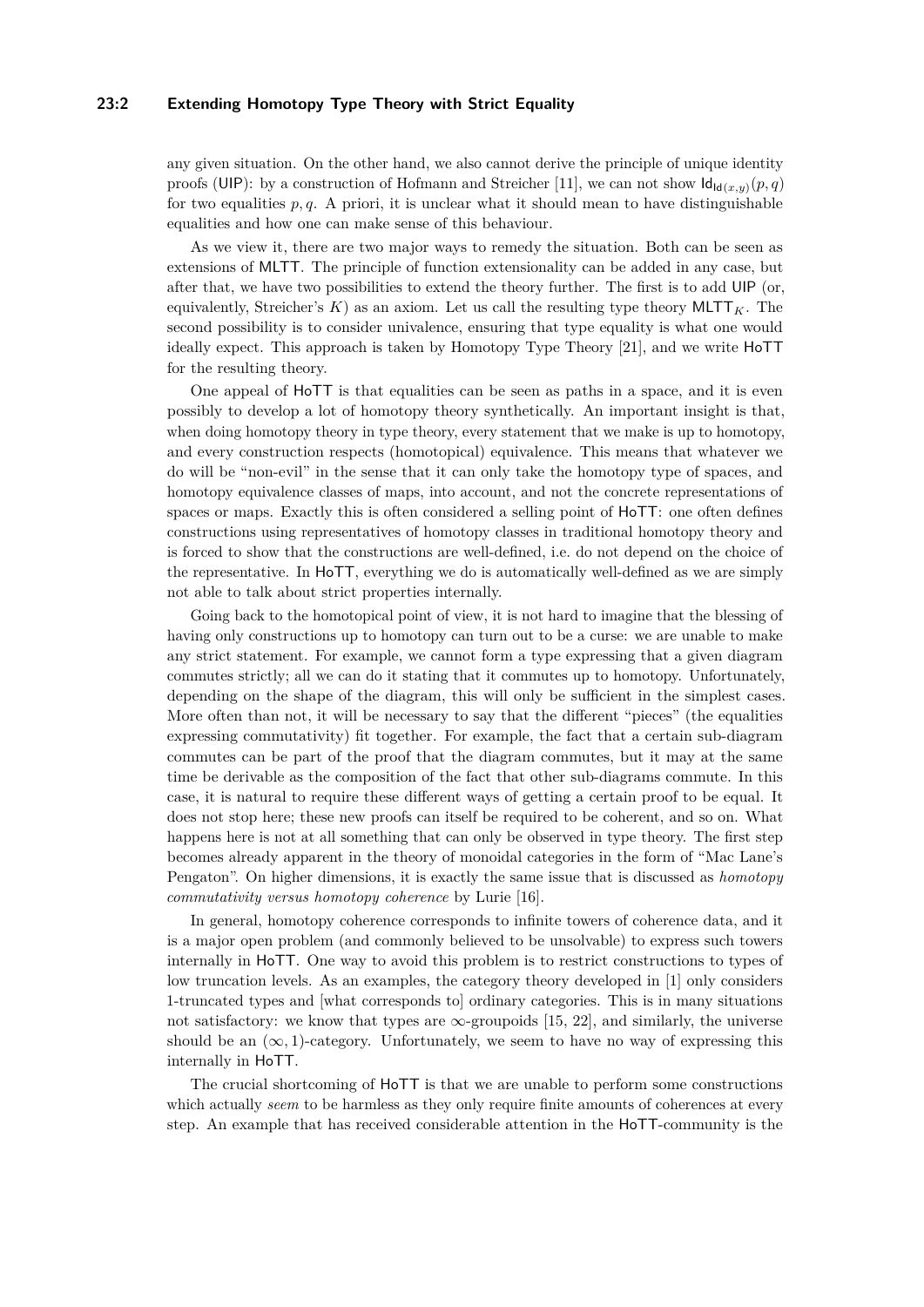construction of Reedy fibrant *n*-truncated semi-simplicial types (simply referred to as *semisimplicial types*). Let us start with  $\Delta_{+}$ , the category of finite non-zero ordinals and strictly monotonous functions. Let us write  $[n]$  for the ordinal with  $(n + 1)$  elements. A type-valued diagram over  $\Delta_+^{\text{op}}$  is a strict functor from  $\Delta_+^{\text{op}}$  to the category of types. It would correspond to a type  $X_{[n]}$  (for simplicity written  $X_n$ ) for every *n*, and face maps  $d_i: X_{n+1} \to X_n$  for  $0 \leq i \leq n$ , as it is well-known that any map can be written as a composition of face maps. The problem is that we need the semi-simplicial identities (essentially a representation of the functor laws) to be strict, which we cannot express in type theory. The considered approach to avoid this problem is to only attempt internalising Reedy fibrant diagrams over  $\Delta_+^{\rm op}$ , essentially ensuring that the face maps are simple projections. Using the correspondence between fibrations and type families, a (Reedy fibrant) semi-simplicial type then corresponds to a type  $X_0$  (the "points") on level 0. On level 1, we need a family  $X_1 : X_0 \to X_0 \to U$ , where  $U$  is the universe of types. We think of  $X_1$  as lines between types. Next, we need  $X_2: \Pi_{a,b,c:X_0} X_1(a,b) \to X_1(b,c) \to X_1(a,c) \to U$ , the type of fillers for triangles. Writing down the type of *X*<sup>4</sup> is already a bit tedious, but nevertheless straightforward: *X*<sup>4</sup> is a family which gives a type for any collection of four points, six lines and four triangles that form an empty tetrahedron. The long-standing open problem of homotopy type theory is to write down the type of  $X_n$  in general (up to equivalence). Perhaps surprisingly, this does not seem to be possible. What *is* possible is to generate an expression  $X_n$  for every externally fixed numeral *n*, such that the expressions  $X_0, X_1, X_2, \ldots$  all "fit together". When one tries to do the construction for a *variable n* : N, it does no longer type-check. The reason is that some judgmental equalities that hold in the case of a numeral *n* fail to hold in the case of a variable. We can try to prove in type theory that the required equalities hold up to homotopy. However, we quickly have to realize that we then also need that these equalities are coherent, and that the coherence proofs are coherent themselves, and so on; something that no one has managed to do so far. The problem is that we cannot formulate the tower of coherences that we need to prove. Morally, the required equalities *should* hold and be fully coherent just because they are trivially satisfied for each externally fixed natural number. If we can use a system where we judgmental equalities can be shown by induction, there would thus be no problem at all; however, this would require judgmental equalities to be some sort of type.

In  $\text{MLTT}_K$ , the internal equality type can be seen as an internalised version of judgmental equality. For example, a well-known meta-theoretic statement is that any equality that is constructed in the empty context is refl; that is, if we can show an equality internally without assumptions, then this equality holds judgmentally. Not surprisingly, it is possible to construct Reedy fibrant semi-simplicial types in  $MLTT_K$ . However, we can also simply define categories and functors in the naive sense, as all coherences are satisfied automatically.

The idea of a 2-level system is to combine  $MLTT_K$  and  $HOTT$  instead of viewing them as two alternative extensions of MLTT. We can describe this in two ways:

- <span id="page-2-0"></span>**1.** Start with a type theory that has axiom *K* and consider a "sub-theory" of types and maps that do not talk about equalities. Inside this sub-system, we can consider a new equality type and univalent universes. If we use the equality type with *K* of the outer system, we cannot form types that live in the inner system; however, we can reason about the inner system.
- **2.** We may start with HoTT and try to formulate the meta-theory (in which judgmental equality lives) as a type system. It is not necessary to capture every aspect of the meta-theory in this type system; the important part is that this outer type system has an equality type (which we call *strict equality*) satisfying *K*. We then have in total three equalities: the equality in HoTT; the strict equality; and the judgmental equality (which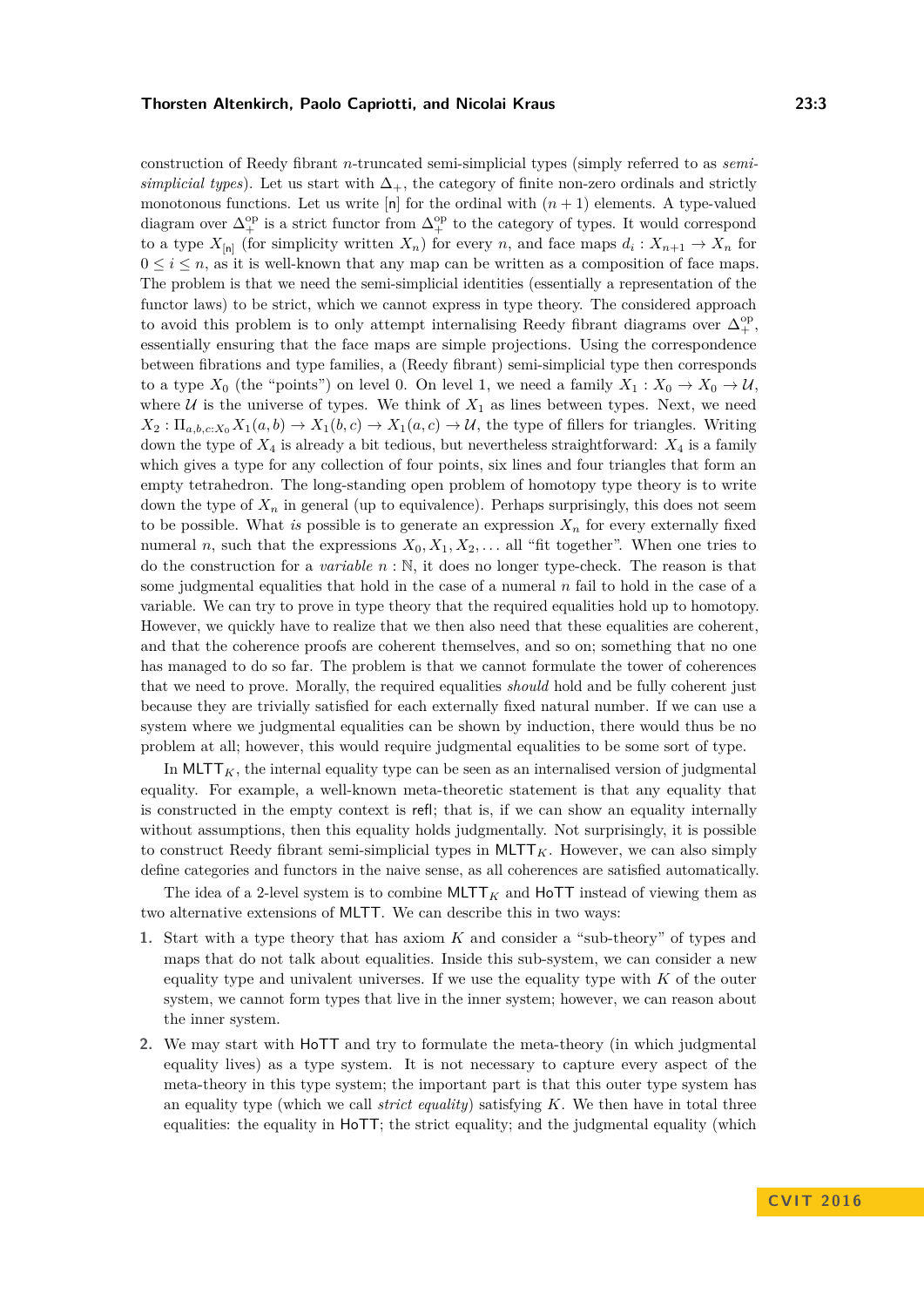## **23:4 Extending Homotopy Type Theory with Strict Equality**

we should now refer to as *definitional equality*). From the point of view of HoTT, the strict equality and definitional equality are identical.

Considering a type theory with two equality types is not new. Our proposal is motivated by the suggestion of a *homotopy type system* (HTS) by Voevodsky [\[23\]](#page-16-6). However, as far as we are aware, "HTS" mostly refers to a range of ideas so far but not to a precise theory, and there is no publication that presents or analyses HTS. The core idea of HTS is to make some judgmental equalities provable. In other words, some form of equality reflection, the characteristic concept of extensional type theory, is reintroduced, in a way that is compatible with the "standard" intensional identity type. A concrete theory that could be called "HTS" is outlined in the draft [\[23\]](#page-16-6) which, unfortunately, presents rather involved rules that would presumably be non-trivial to justify. One original goal of *Andromeda*, a project by Bauer et al. [\[4\]](#page-15-1), was to serve as an implementation of HTS. This is currently not the case as a fibrant fragment with a univalent universe has not yet been implemented, but future developments might go into that direction.

A key observation of the current paper is that no form of equality reflection is actually required. Our proposal instead only required unique identity proofs for the strict equality type. Thus, we can avoid all the problems that are usually connected to equality reflection, such as undecidability of type checking. In contrast, the theory that we suggest is well-behaved, very close to the standard formulation of HoTT, and has straightforward semantics. One could expect that a downside of our system might be reduced expressibility compared to a theory that features equality reflection. However, we show that we can achieve in our system what HTS was suggested for: a definition of semi-simplicial types, and other constructions. This should actually not be surprising in the light of Hofmann's result [\[9\]](#page-15-2), which states that equality reflection is conservative over  $MLTT_K$ .

Our 2-level theory can be defined as two separate type theories with a morphism between them. This actually gives a recipe for constructing a variety of reasonable 2-level theories, and the choices that can be made affect the exact abilities of the system. We believe that our 2-level theories can be used in two ways. First, we can use the outer theory as a powerful formal language to study the inner theory. For some formulations of the 2-level theory, we get a conservativity result (by an argument of the second-named author; see the forthcoming thesis [\[5\]](#page-15-3)). This means that the inner theory is exactly HoTT as studied in the standard textbook on homotopy type theory [\[21\]](#page-16-2) and by many authors. In a proof assistant which supports this theory, we can then implement results that so far can only be stated meta-theoretically. To give an example, it is shown in [\[13\]](#page-16-7) that constant functions from *A* to *B* which satisfy *n* coherence conditions correspond to maps  $||A||_{-1} \rightarrow B$ , provided that *B* is *n*-truncated. This can be done in HoTT only if *n* is an externally fixed natural number. In the 2-level system, we can formalise it by taking *n* to be a number in the outer theory, and show that the equivalence holds in the inner theory.

Second, we can use the construction of 2-level theories to derive extensions of HoTT that allow constructions that HoTT does not allow. For example, we can assume that the natural numbers of the outer theory are *exactly* the natural numbers of the inner theory, something that is satisfied in the simplicial set model. This gives us a univalent type theory in which various concepts including semi-simplicial types can be defined.

**Contributions of the paper** Summarised, the main contributions of the paper are:

- $\blacksquare$  We give (for the first time) a clean presentation of a system with two equalities.
- Our theory is simple enough to have straightforward semantics. Such semantics have not m. yet been described for previous proposals [\[23,](#page-16-6) [18\]](#page-16-8).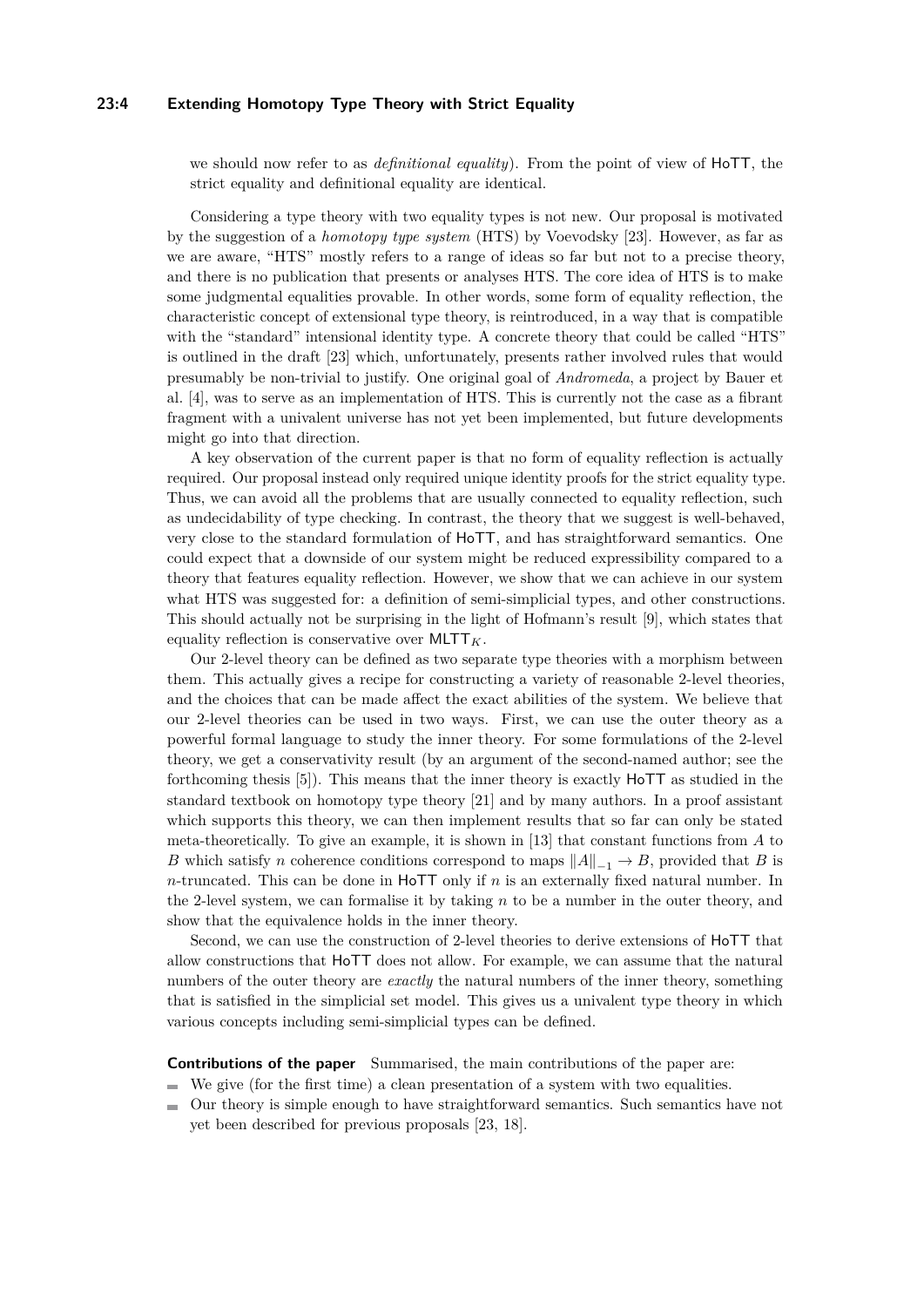- $\blacksquare$  We demonstrate how our theory allows constructions that are thought to be impossible in standard HoTT, such as semi-simplicial types [\[8,](#page-15-4) [18\]](#page-16-8). A partial Agda formalisation is available.
- Schematic constructions, which could so far only be given on paper, can be formalised in our system. As an example, we perform constructions of Reedy fibrant diagrams. Further work is outlined in the conclusions.

**Related work** The current paper is the write-up of our presentation [\[3\]](#page-15-5) at TYPES'15. As briefly explained above, the main difference to Voevosky's draft [\[23\]](#page-16-6) is that we do not consider any form of equality reflection, saving us from various difficulties.

Superficially related is the construction by Maietti [\[17\]](#page-16-9) of a *two-level foundation for constructive mathematics*. However, their motivation and goals are very different from ours, hence their system cannot be used to reconcile strict equality with univalence.

Our work is more closely related to a recent proposal by Part and Luo [\[18\]](#page-16-8) of Logic-enriched HoTT. In their system, our strict layer of type theory is replaced by a "logic enrichment". Their proposal is limited to the construction of semi-simplicial types (corresponding to the one that we give in Section [3\)](#page-8-0). It is not explained whether this can be generalised to Reedy fibrant diagrams in the sense we present in Section [4,](#page-11-0) as they use specific properties of the  $\Delta_+$  category.

Herbelin has given a construction of semi-simplicial types along the lines of the one in Section [3](#page-8-0) in an unspecified type theory containing a "connective" for strict equality [\[8\]](#page-15-4).

**Agda formalisation** As a proof assistant based on our 2-level theory does not (yet) exist, we cannot formalise our constructions exactly as they are presented. However, we have implemented in Agda an approximation of the construction of semi-simplicial types that is given in Section [3.](#page-8-0) It can be found on GitHub at [github.com/nicolaikraus/HoTT-Agda/tree/](https://github.com/nicolaikraus/HoTT-Agda/blob/master/nicolai/SemiSimp/SStypes.agda) [master/nicolai/SemiSimp](https://github.com/nicolaikraus/HoTT-Agda/blob/master/nicolai/SemiSimp/SStypes.agda). For an explanation of the relationship between the construction given in the paper and this implementation, we refer to the last remark of Section [3.](#page-8-0)

**Organisation** The structure of the paper is as follows. In Section [2,](#page-4-0) we specify our 2-level theories. Section [3](#page-8-0) explains the construction of Reedy fibrant *n*-truncated semi-simplicial types in a way that could *nearly* be done in homotopy type theory, and we show how the missing gap is filled by our strict equality. Then, in Section [4,](#page-11-0) we demonstrate how our theory can be used to internalise standard constructions in a fairly straightforward way. Finally, in Section [5,](#page-14-0) we outline further work and conclude the paper.

# <span id="page-4-0"></span>**2 The Specification of a 2-Level System**

In this section, we want to specify our 2-level theory (or, to be precise, our family of 2 level theories). We give two presentations: first, the semantical approach, and second, the syntactical approach. With the first approach, we explain how the theory is constructed. It also shows which choices can be made, and how models of the 2-level theory can be constructed. The syntax that we propose afterwards is based on the semantics, but fixes a precise system.

## **2.1 Semantical Approach**

Many models of type theory consist of a category  $C$ , modelling the category of contexts. Starting from  $C$ , additional structures are added to model types and terms, together with the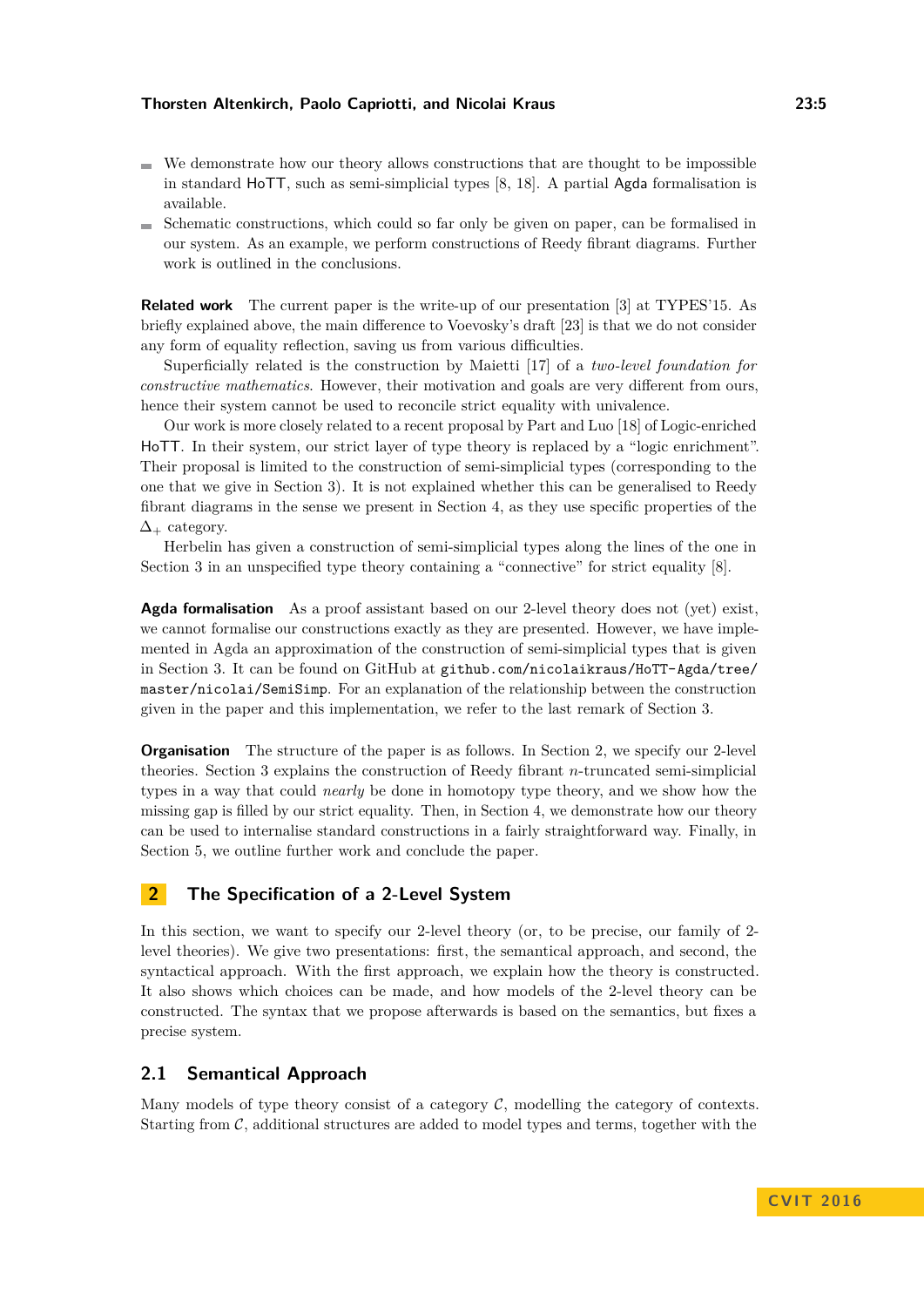## **23:6 Extending Homotopy Type Theory with Strict Equality**

structure that is needed to model the components of the considered theory (such as universes or dependent functions). Then, a model of a 2-level theory in our sense is given by a category of contexts  $\mathcal{C}$ , together with *two* structures on  $\mathcal{C}$  such that the first structure (taken together with C) models HoTT, and the second structure (taken together with C) models  $MLTT_K$ . Finally, we need a morphism between the structures in a suitable sense, describing how any type or term in HoTT can be viewed as a type or term in MLTT<sub>K</sub>.

We make this precise using the notion of *categories with families* [\[6\]](#page-15-6). Let us recall the definition:

- $\triangleright$  **Definition 1** (CwF [\[6\]](#page-15-6)). A *category with families* (CwF) is given by:
- a category  $\mathcal{C}$ , equipped with a distinguished terminal object 1;  $\equiv$
- a presheaf  $Ty : C \to \mathsf{Set}^{\mathrm{op}};$
- a presheaf  $\mathsf{Tm} : \int \mathsf{Ty} \to \mathsf{Set}^{\mathrm{op}};$
- for all  $\Gamma : \mathcal{C}$  and  $A : \mathsf{Ty}(\Gamma)$ , an object  $(\Gamma.A, \pi_A) : \mathcal{C}/\Gamma$  representing the functor  $\mathcal{C}/\Gamma \to \mathsf{Set}^{\mathrm{op}}$  $\bar{a}$ defined by:

$$
(\Delta, \sigma) \mapsto \mathsf{Tm}_{\Delta}(A[\sigma]).
$$

The objects of C are called *contexts*. Given a context  $\Gamma$ , the elements of  $\mathsf{Ty}(\Gamma)$  are called *types*, and given a type *A*, the elements of  $\mathsf{Tm}_{\Gamma}(A)$  are called *terms*.

The context Γ*.A* is called the *context extension* of Γ by the type *A*, and  $\pi_A$  is the *display map* of *A*.

The action of Ty and Tm on morphisms is called *substitution*.

A CwF can be regarded as a model of MLTT with only *structural rules*, i.e. rules that deal with types, terms and substitutions, but no type formers (like  $\Pi$  or  $\Sigma$  types). Type formers can be postulated separately as additional structures on a CwF. For details, we refer to [\[6\]](#page-15-6) and [\[10\]](#page-15-7).

To model a 2-level type theory, we need to add some extra structure to a CwF:

- <span id="page-5-0"></span> $\triangleright$  **Definition 2.** A *2-level category with families* is a CwF *C*, together with:
- a presheaf  $Ty^f : C \to \mathsf{Set}^\mathrm{op};$  $\equiv$
- a natural transformation  $|-|: Ty^f \rightarrow Ty$ .  $\equiv$

Given a 2-level CwF  $\mathcal{C}$ , we will denote the underlying category with family by  $\mathcal{C}^s$ . There is also a second CwF structure on C, where the types are given by  $Ty^f$ , and terms are defined as:

$$
\mathsf{Tm}^{\mathrm{f}}_{\Gamma}(A)=\mathsf{Tm}_{\Gamma}(|A|),
$$

and context extension is given simply by  $\Gamma.A = \Gamma.A$ . We will denote this second CwF by  $\mathcal{C}^\mathrm{f}$  .

The map  $|-|$  determines a morphism of CwF  $\mathcal{C}^f \to \mathcal{C}^s$ , which we will also denote by  $|-|$ . The theory employed in this paper will be modelled by a 2-level  $CwF C$  where:

- $C^{\rm s}$  is a model of MLTT<sub>K</sub>;
- $C<sup>f</sup>$  is a model of HoTT;
- $\blacksquare$  the morphism  $|$  − | preserves Π, Σ and 1 *strictly*.

Note that, crucially, equality types, although present in both CwF structures, are *not* generally preserved. This is important, because preservation of equality would mean that axiom K holds in  $\mathcal{C}^f$ , which in turn would imply that  $\mathcal{C}^f$  does not admit any univalent universes containing non-propositional types.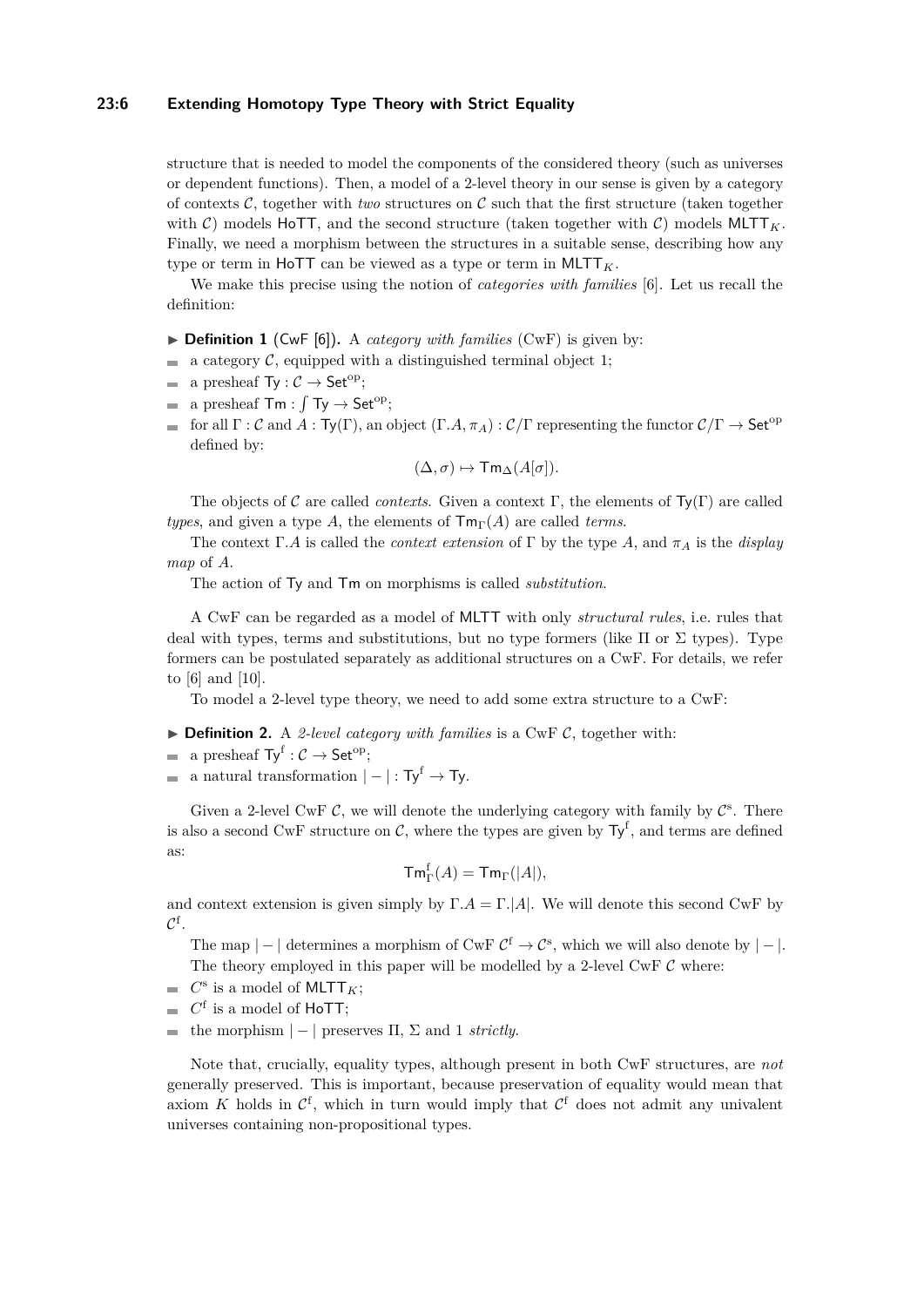Other type formers besides those mentioned might or might not be preserved. We say that a 2-level CwF is *strong* if | − | preserves coproducts, natural numbers, and the empty type (more generally *W*-types, if part of the theory).

Interestingly, most of the existing models of HoTT can be naturally extended to a 2-level CwF. Most notably, the simplicial model [\[12\]](#page-16-10) can be regarded as a 2-level CwF, where Ty is given by arbitrary (well-ordered) morphisms,  $Ty^f$  is the subfunctor of Ty consisting of Kan fibrations, and  $|-|$  is simply the inclusion. With this setup,  $C^s$  is (equivalent to) a presheaf CwF, which models type theory with equality reflection (hence, in particular,  $MLTT<sub>K</sub>$ ), and  $C<sup>f</sup>$  is the same as the model defined in the paper.

One can also start with an arbitrary model  $C$  of  $H$ oTT, then consider the presheaf category  $\hat{\mathcal{C}}$ . It is perhaps not surprising that one can equip  $\hat{\mathcal{C}}$  with a 2-level CwF structure so that  $\mathcal{C}$ can be recovered inside  $\hat{C}^{\text{f}}$ . This makes it possible to use 2-level type theory to formulate and prove statements that hold in any model of HoTT, i.e. 2-level type theory can be regarded as a meta-language for HoTT.

However, the details of this construction are somewhat involved, mainly due to the strictness requirement in Definition [2.](#page-5-0) Therefore, we will not explore that direction further in this paper and refer instead to the forthcoming thesis of the second-named author [\[5\]](#page-15-3).

## **2.2 Syntactical Approach**

In the syntactical approach, the clear separation of a 2-level theory into two theories becomes harder to see. We do not leave as many choices open as in the semantical approach, but rather fix a concrete theory; and the choices that we make ensure that the conservativity result of the forthcoming thesis [\[5\]](#page-15-3) applies to the presented theory.

For a precise specification, we choose a presentation in the style of [\[21,](#page-16-2) Appendix A.2], which considers three forms of judgments:  $\Gamma \vdash \text{ctx}; \Gamma \vdash a : A$ ; and  $\Gamma \vdash a \equiv a' : A$ . Fortunately, we do not need to give *all* the rules, as most of them are identical to those given in [\[21,](#page-16-2) Appendix A.2]. Thus, in most cases, it is sufficient to state the difference in order to give both an understandable and a precise specification.

The theory that we consider has the following basic types and type formers: Π, the type former of dependent functions;  $\Sigma$ , the type former of dependent pairs;  $+$ , the coproduct type former; **1**, the unit type; **0**, the empty type; N, the fibrant type of natural numbers;  $=$ , the equality type (in the sense of HoTT); a hierarchy  $\mathcal{U}_0, \mathcal{U}_1, \ldots$  of universes. So far, we can think of these as the types and type formers of  $HoTT$ . Further, we have:  $+^s$ , the strict coproduct;  $\mathbf{0}^s$ , the strict empty pretype;  $\mathbb{N}^s$ , the strict pretype of natural numbers;  $\stackrel{s}{=}$ , the strict equality; and hierarchy  $\mathcal{U}_0^s, \mathcal{U}_1^s, \ldots$  of strict universes.

Both the hierarchy  $\mathcal{U}_0, \mathcal{U}_1, \ldots$  and the hierarchy  $\mathcal{U}_0^s, \mathcal{U}_1^s, \ldots$  are cumulative. We think of the elements of  $U_i$  as *fibrant types* (or simply *types*), while the elements of  $U_i^s$  are *pretypes*.

Recall possibility [1](#page-2-0) from the two ways of describing a 2-level system as outlined on page [3:](#page-2-0) we can start with a type theory with *K* and embed HoTT later. Thus, we first consider the type theory with the basic types  $\mathbf{0}^s$ , **1**,  $\mathbb{N}^s$ , with universes  $\mathcal{U}_0^s, \mathcal{U}_1^s, \ldots$ , and with  $+^s$ ,  $\Pi$ , and  $\Sigma$ . All rules correspond exactly to those of [\[21,](#page-16-2) Appendix A.2]. For example:

- Contexts are formed using elements of  $\mathcal{U}_i^s$ , i.e. if  $\Gamma$  is a context and  $\Gamma \vdash A : \mathcal{U}_i^s$ , then  $\Gamma.A$ is a context.
- If  $\Gamma \vdash A : U_i^s$  and  $\Gamma.A \vdash B : U_i^s$ , then we have  $\Gamma \vdash \Pi_A B : U_i^s$ .
- If  $\Gamma, x : A \vdash b : B$ , then we have  $\Gamma \vdash \lambda x.b : \Pi_A B$ .
- All further rules of  $\Pi$ , and all rules of  $\Sigma$ ,  $+^s$ ,  $\mathbf{0}^s$ , 1, and  $\mathbb{N}^s$  are also those given in [\[21,](#page-16-2)  $\overline{\phantom{a}}$ A.2.4–9]. The constructors of  $+^s$  are called in<sup>g</sup>, in <sup>s</sup>, and the constructors of  $\mathbb{N}^s$  are called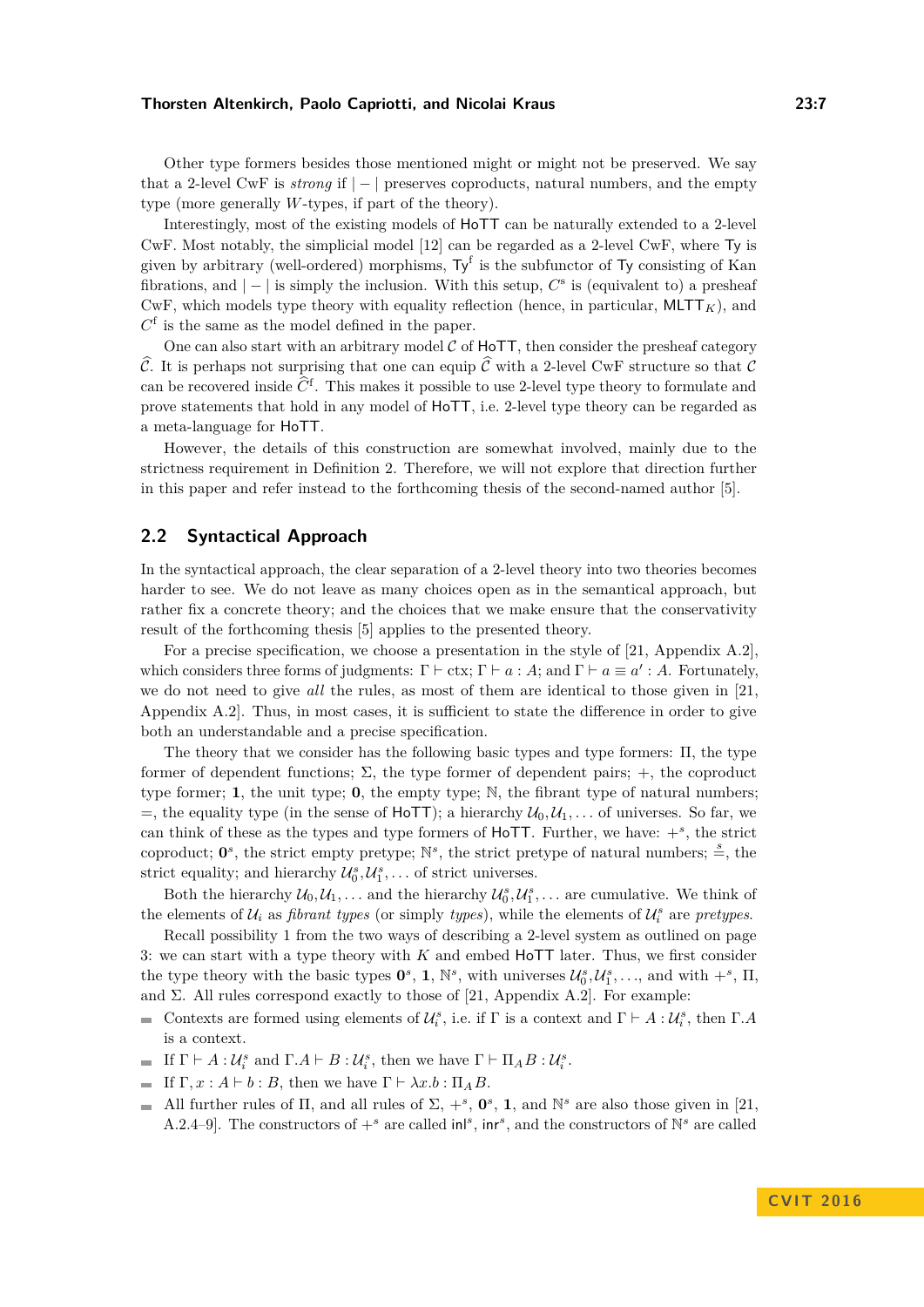#### **23:8 Extending Homotopy Type Theory with Strict Equality**

**0**<sup>*s*</sup> and succ<sup>*s*</sup>. We assume all the usual judgmental rules (including the judgmental *η*-rule for  $\Sigma$ ).

Further, the theory has a strict identity pretype, written  $\stackrel{s}{=}$ : For any  $\Gamma \vdash A : U_i^s$  and  $\Gamma \vdash a_1, a_2 : A$ , we have  $\Gamma \vdash a_1 \stackrel{s}{=} a_2 : U_i^s$ , with the introduction rule refl<sup>s</sup>, the eliminator  $J^s$ , and the usual computation rule. For pretypes  $A, B, \mathcal{U}^s_i$ , we can form the pretype of strict isomorphisms, written  $A \simeq^s B$  (unlike in HoTT, it is enough to have maps in both directions such that both compositions are pointwise strictly equal to the identity). However, we do *not* assume that  $U_i^s$  is univalent. Instead, we add the rule  $K^s$ : for  $A$ ,  $a_1$ ,  $a_2$  as before, and for  $\Gamma \vdash p, q : a_1 \stackrel{s}{=} a_2$ , we have a term  $\Gamma \vdash K^s(p,q) : p \stackrel{s}{=} q$ . We also assume that  $\stackrel{s}{=}$  satisfies the principle of function extensionality.

Note that, so far, we have not considered  $\mathcal{U}_i$ ,  $+$ , **0**,  $\mathbb{N}$ ,  $=$  at all. We do this now, and their rules are more subtle. The first important rule is that any type (element of  $\mathcal{U}_i$ ) is also a pretype (element of  $\mathcal{U}_i^s$ ), as given by the inference rule  $(a)$  below. This means that informally we can understand  $\mathcal{U}_i$  as a subtype of  $\mathcal{U}_i^s$ .

Now, let *A* and *B* be fibrant types, i.e.  $\Gamma \vdash A : U_i$  and  $\Gamma.A \vdash B : U_i$ . Then, by (*a*) and by the formation rule of  $\Pi$ , we have  $\Gamma \vdash \Pi_A B : U_i^s$ . However, we add the rule that, under these conditions, this conclusion can be lifted to  $\Gamma \vdash \Pi_A B : U_i$ . In other words,  $\Pi$  preserves types. We add the same rule for  $\Sigma$ , as shown by the rule (b) below. We do *not* add the same rule for  $+^s$ , that is, the strict sum of two types is still only a pretype. Similarly, there is no special rule for  $\stackrel{s}{=}$ : if  $\Gamma \vdash a_1, a_2 : A$ , it does not matter whether *A* is a type or only a pretype, the expression  $a_1 \stackrel{s}{=} a_2$  is only an element of  $\mathcal{U}_i^s$ , not of  $\mathcal{U}_i$ .

In contrast, the equality type former  $=$  can only be applied to elements of fibrant types; i.e. its formation rule is given by the rule  $(c)$  below. Note that there is no strict universe  $\mathcal{U}_i^s$ involved:

$$
\frac{\Gamma\vdash A:\mathcal{U}_i}{\Gamma\vdash A:\mathcal{U}_i^s} \quad (a) \qquad \frac{\Gamma\vdash A:\mathcal{U}_i \quad \Gamma.A\vdash B:\mathcal{U}_i}{\Gamma\vdash \Sigma_AB:\mathcal{U}_i} \quad (b) \qquad \frac{\Gamma\vdash A:\mathcal{U}_i \quad \Gamma\vdash a_1, a_2:A}{\Gamma\vdash a_1=a_2:\mathcal{U}_i} \quad (c)
$$

The type  $a_1 = a_2$  (with the constructor refl) is a pretype by rule eq:type-is-pretype, but (usually) not the same as  $a_1 \stackrel{s}{=} a_2$ . The elimination principle of  $=$  only works for families of types (not in general for pretypes). This means that the usual "path induction" principle, which allows us to construct an element of  $\Pi_{a_1,a_2:A}\Pi_{p:a_1=a_2}P(a_1,a_2,p)$ , can only be applied if *P* is a family of types, i.e.  $\Gamma \vdash P : (\Sigma_{a_1,a_2:A} a_1 = a_2) \to \mathcal{U}_i$ . If we restrict ourselves to types, we can do everything that we can do in HoTT. In particular, we can say what it means for a function between types to be an equivalences (using  $=$ ). We assume that the universes  $U_0, U_1, \ldots$  are univalent, that is, the canonical map from type of equalities  $A = B$  to the type of equivalences  $A \simeq B$  (defined as usual in homotopy type theory) is an equivalence itself.

Similarly, the type former  $+$  only allows us to form a type  $A + B$  if A and B are types (elements of some  $\mathcal{U}_i$ ), and we can only defined a function  $\Pi_{x:A+B} P(x)$  with the usual induction principle if *P* is a family of types.

We have the type of natural numbers  $\mathbb{N} : \mathcal{U}_0$  (in any context) with the constructors **0**, succ, and its induction principle can only be applied to eliminate into families of types. The same is the case for **0**. This completes the syntactical characterization of our 2-level system. We will usually omit the index and simply write  $\mathcal{U}^s$  or  $\mathcal{U}$  instead of  $\mathcal{U}^s_i$  or  $\mathcal{U}_i$  in the same style as it is done in [\[21\]](#page-16-2). A strong 2-level theory is now simply one in which  $0^s$  and  $0$ , and  $+^s$  and  $+$ , and  $\mathbb{N}^s$  and  $\mathbb{N}$  coincide.

**F** Remark. If *A* is a ("fibrant") type with elements  $a_1, a_2 : A$ , then we can form both the type  $a_1 = a_2$  and the pretype  $a_1 \stackrel{s}{=} a_2$ . By "strict path induction" (i.e. an application of  $J^s$ ),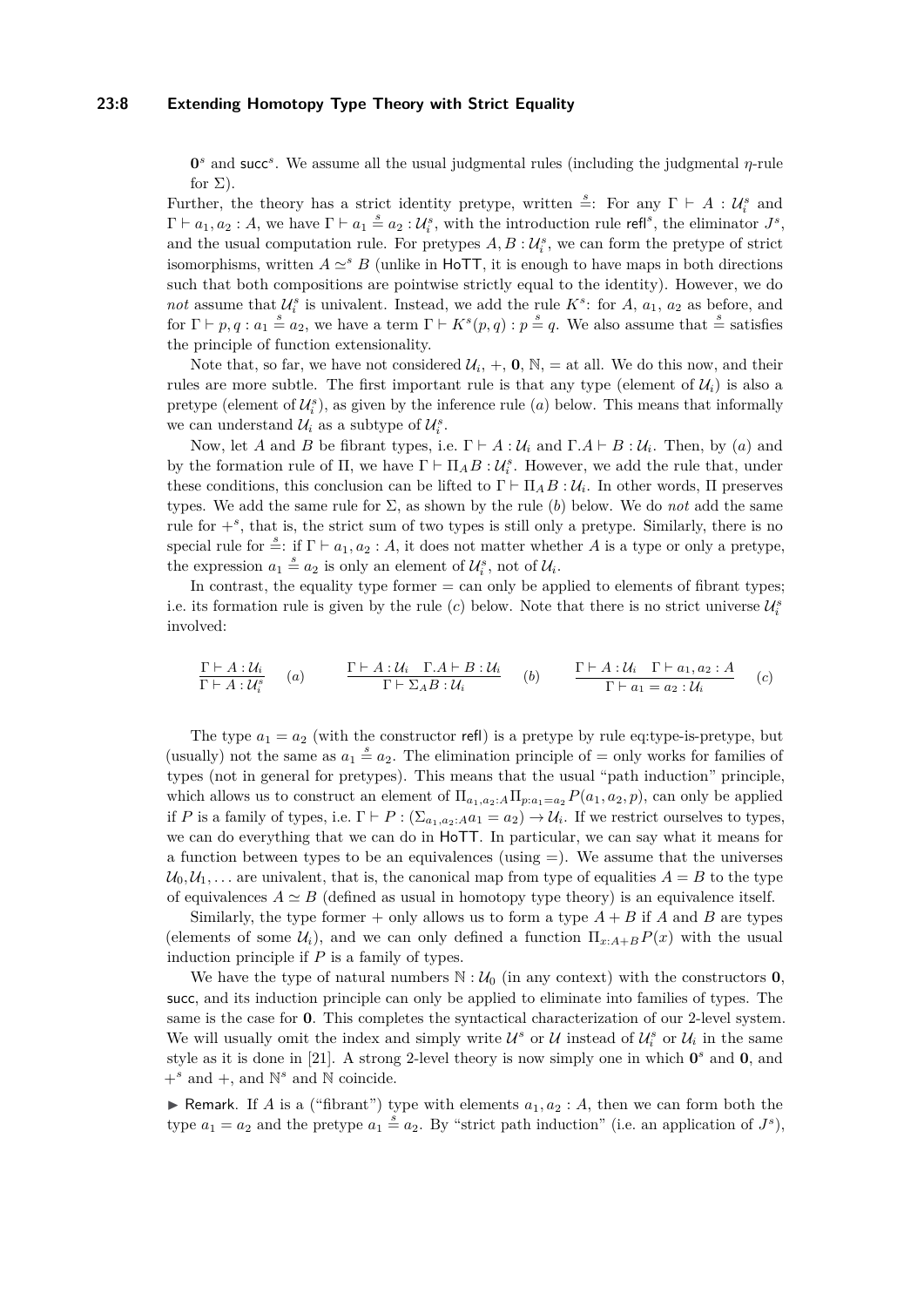we can easily construct a function  $a_1 \stackrel{s}{=} a_2 \rightarrow a_1 = a_2$ . Consequently, strictly equal elements of a type are also homotopy-equal. This corresponds to the fact that judgmental equality in HoTT implies equality ("refl"). We cannot construct a function in the other direction, as the path induction principle *J* can only be applied to eliminate into types, which  $a_1 \stackrel{s}{=} a_2$  is not. Hence, equal elements are not necessarily strictly equal. However, if we have a type which does satisfy this "equality reflection" principle, it is easy to see that the type is a set in the sense of homotopy type theory.

# <span id="page-8-0"></span>**3 Semi-Simplicial Types**

In a 2-level theory, we can define strict categories in a reasonable sense. There are a number of choices that one can make; for example, the objects could be a fibrant type or only assumed to be a pretype. Later (see Definition [5\)](#page-12-0), we will give one possible concrete definition. The important thing is that the categorical equations can be required strictly; and, if we have such a strict category C, we can easily write down the pretype of strict functors  $C \rightarrow U$ . Unfortunately, there is no general way to get an actual fibrant type of such functors.

The case where C is  $\Delta^{op}$  (the category of finite nonempty ordinals and increasing functions) is particularly interesting since "simplicial structures" appear frequently in homotopy theory. Having a type of functors  $\Delta^{op} \to \mathcal{U}$  would have many potential applications; maybe most notably, one could try to internalise a constructive version of the model of univalent foundations in simplicial sets [\[12\]](#page-16-10). Unfortunately, it seems unreasonable to expect that such a type can be constructed. It would be a good approximation (and potentially good enough for many constructions) if one could form a type of functors  $\Delta_+^{\text{op}} \to \mathcal{U}$ , where  $\Delta_+$  is the category of finite nonempty ordinals and *strictly* increasing functions (a more precise definition will be given below). Trying to define such a type seems more promising, since  $\Delta_+^{\text{op}}$  is an *inverse category* and, if we restrict ourselves to *Reedy fibrant* functors, we can describe them by induction (see [\[20\]](#page-16-11)).

This gave rise to the challenge of defining Reedy fibrant *n*-truncated semi-simplicial types (in the community often just referred to as *semi-simplicial types*) in type theory. The challenge was first raised during the special year on Univalent Foundations at the Institute for Advanced Study (Princeton, 2012–13). As briefly sketched in the introduction, a (Reedy fibrant) 0-truncated semi-simplicial type is simply a type  $X_0: \mathcal{U}$ , a 1-truncated semi-simplicial type is such an  $X_0$  together with a family  $X_1 : X_0 \to X_0 \to \mathcal{U}$ , and so on. Defining *n*-truncated semi-simplicial types as a family  $SST : N \rightarrow U$  in homotopy type theory is a famous open problem. Many attempts (see e.g. [\[8,](#page-15-4) [19,](#page-16-12) [14\]](#page-16-13)) have not led to a solution, and at a workshop on HoTT in Warsaw (June 29–30, 2015), a clear majority of the participants expected it to be impossible.

The hard part of the construction is to define the *matching objects*  $M_n$ , that is the "full boundary" of an *n*-simplex, as the corresponding component of SST*<sup>n</sup>* is then just given as a family  $M_n \to U$ . A popular attempt for defining the matching objects  $M_n$  is to define the *k*-skeleton  $SK_n^k$  of  $SST_n$  by induction on *k*, that is, the collection of components of  $SST_n$  up to level *k*. As long as *k* is a fixed numeral, this can be done. However, if *k* is a variable, some crucial judgmental equalities do not hold anymore and the construction is believed to become impossible. In our 2-level theory, we can prove strict equalities (i.e. the internalisation of judgmental equality) by induction. This allows us to complete the sketched approach of defining SST in a weak sense: we construct a family  $SST : \mathbb{N}^s \to \mathcal{U}$ . If we assume that the strict natural numbers ( $\mathbb{N}^s$ ) and the fibrant ones ( $\mathbb{N}$ ) coincide, this represents a construction of *n*-truncated semi-simplicial types. Without this assumption and under the conjectured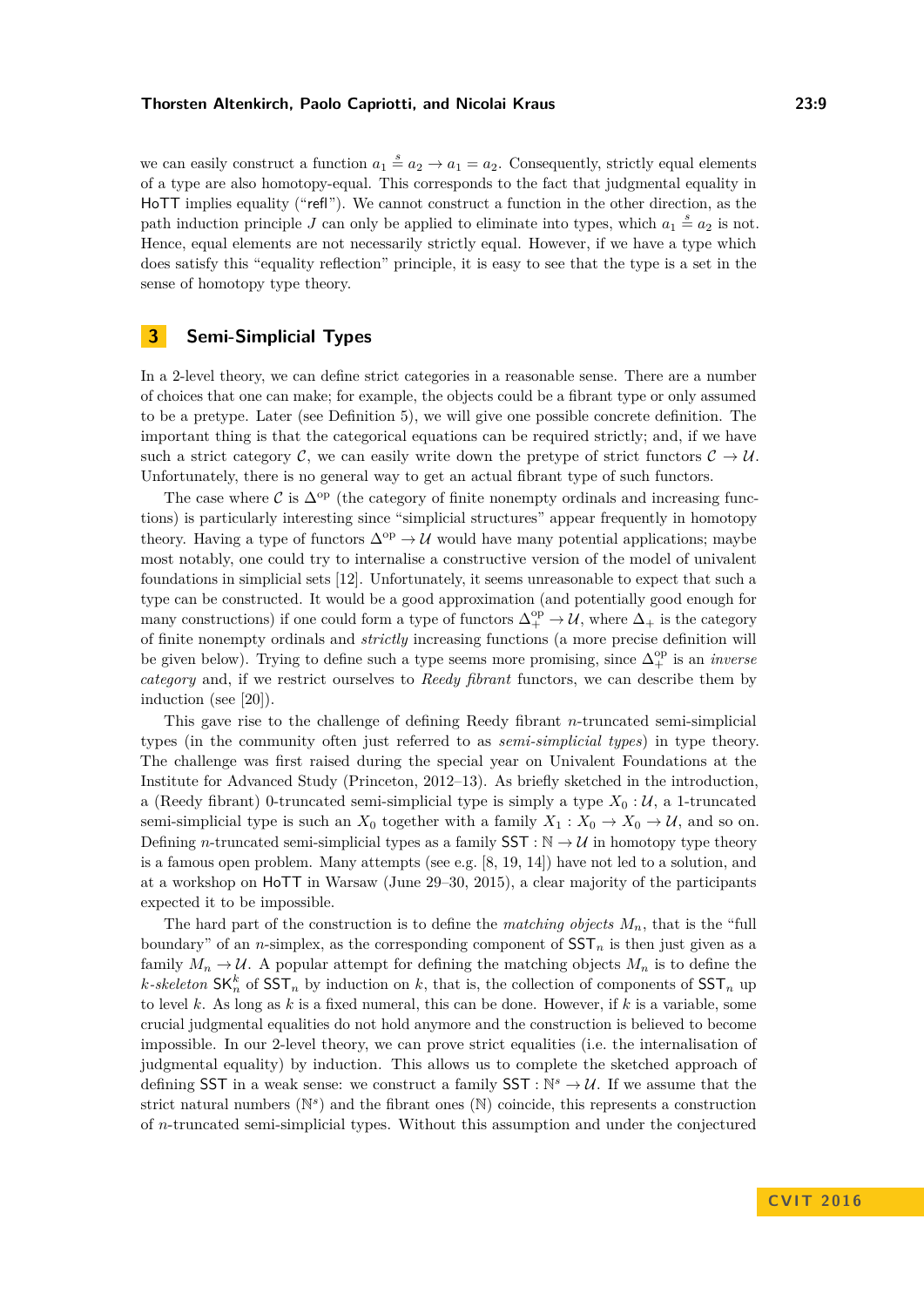#### **23:10 Extending Homotopy Type Theory with Strict Equality**

conservativity result [\[5\]](#page-15-3), it internalises the result that *n*-truncated semi-simplicial types can be defined for an externally fixed *n*.

To give the precise construction, let us first note that we have the family  $\mathsf{Fin} : \mathbb{N}^s \to \mathcal{U}$ of finite types (Fin<sub>n</sub> is the type with *n* elements), together with the families  $\langle n : F \mid n_n \rangle$  $\text{Fin}_n \to \mathcal{U}$ . Let us write islncr<sub>i,j</sub> for the predicate

$$
\begin{aligned} \mathsf{isIncr}_{i,j} : (\mathsf{Fin}_i \to \mathsf{Fin}_j) \to \mathcal{U} \\ \mathsf{isIncr}_{i,j}(f) &:= \Pi_{x,y:\mathsf{Fin}_i}(x <^i y) \to (f(x) <^j f(y)), \end{aligned}
$$

expressing that a function is strictly monotonously increasing. Let us further write  $\Delta_+(i, j)$  for the type  $\Sigma$  (*f* : Fin<sub>i</sub>  $\rightarrow$  Fin<sub>j</sub>)  $\cdot$  islncr<sub>i,j</sub>(*f*). We then have a composition operator  $\circ$  :  $\Delta_+(h,i) \rightarrow$  $\Delta_{+}(i, j) \rightarrow \Delta_{+}(h, j)$ , defined separately on each of the two components. This is a representation of strictly increasing functions such that  $\circ$  is strictly associative, as observed in [\[14\]](#page-16-13). Unsurprisingly, this is enough to make  $\Delta_+$  a *category* in the sense that we will define later (see Definition [5\)](#page-12-0).<sup>[1](#page-9-0)</sup>

In the following, we use variable names  $\vec{X}$ ,  $\vec{x}$  instead of X, x to indicate that we have an element of a nested  $\Sigma$ -type, i.e. a tuple. With  $\Delta_+$  at hand, we define truncated semi-simplicial types (SST) simultaneously with skeletons (SK) and the morphism part of skeletons (written  $SK^{\rightarrow}$ ). These have the following types:

$$
\begin{aligned}\n\text{SST}: \mathbb{N}^s &\rightarrow \mathcal{U} & \text{we write } \text{SST}_k \text{ instead of } \text{SST}(k); \\
\text{SK}: \Pi_{k:\mathbb{N}^s} \text{SST}_k &\rightarrow \mathbb{N}^s &\rightarrow \mathcal{U} & \text{we write } \text{SK}_{k,\vec{X}}^n \text{ instead of } \text{SK}(k, \vec{X}, n); \\
\text{SK}^{\rightarrow}: \Pi_{k:\mathbb{N}^s} \Pi_{\vec{X}: \text{SST}_k} \Pi_{m,n:\mathbb{N}^s} \Pi_{f:\Delta_{+}(m,n)} \text{SK}_{k,\vec{X}}^n &\rightarrow \text{SK}_{k,\vec{X}}^m \text{ instead of } \text{SK}^{\rightarrow}(k, \vec{X}, m, n).\n\end{aligned}
$$

These type families can be explained as follows:

- **1.** SST<sub>k</sub> is the type of  $(k-1)$ -truncated semi-simplicial types.
- **2.** Assume we have a  $(k-1)$ -truncated semi-simplicial type  $\vec{X}$ , where *k* is smaller than another given number  $n^2$  $n^2$ .  $\vec{X}$  allows us to form the type  $\mathsf{SK}_{k,\vec{X}}^n$ . This is the type of "partial boundaries" of an  $(n-1)$ -truncated semi-simplicial type. Intuitively, it has *n* points,  $\binom{n}{2}$  lines, ..., and  $\binom{n}{k}$  cells on level  $(k-1)$ .
- **3.** We think of  $SK_{k,\vec{X}}$  as a "functor" from  $\Delta_+$  to U. Its morphism component is given by  $\mathsf{SK}_{k,\vec{X}}^{\rightarrow}$ : for any  $\hat{f}$ :  $\Delta_{+}(m,n)$ , we get a function  $\mathsf{SK}_{k,\vec{X}}^{n} \rightarrow \mathsf{SK}_{k,\vec{X}}^{m}$  which simply "removes" those cells that appear in the partial boundary of an  $(n-1)$ -simplex, but not in the partial boundary of an  $(m-1)$ -simplex.

At the same time as we define SST, SK and  $SK^{\rightarrow}$ , we prove the following strict functor law for all  $k, l, m, n : \mathbb{N}^s$ ,  $\vec{X}$  :  $\mathsf{SST}_k$ , and  $f : \Delta_+(l,m)$ ,  $g : \Delta_+(m,n)$ :

$$
\alpha_k(\vec{X},f,g): \mathsf{SK}_{k,\vec{X}}^{\rightarrow} g \circ \mathsf{SK}_{k,\vec{X}}^{\rightarrow} f \stackrel{s}{=} \mathsf{SK}_{k,\vec{X}}^{\rightarrow} (g \circ f).
$$

We define all the components by induction on  $k$  as follows. In the base case, we set  $\mathsf{SST}_0 := \mathbf{1}; \; \mathsf{SK}_{0,\star}^n := \mathbf{1}; \; \mathsf{SK}_{0,\star}^{\to} f := \mathsf{id}_\mathbf{1}; \; \text{and} \; \alpha_0(\star, f, g) := \mathsf{refl}^s.$  In the successor case, we

<span id="page-9-0"></span>Note that, for technical reasons, we include the initial object  $Fin_0$ . This explains the shift by 1: we have defined  $\Delta_+(i,j) := \sum (f : \text{Fin}_i \to \text{Fin}_j)$ *.* is $\text{Incr}_{i,j}(f)$  instead of  $\sum (f : \text{Fin}_{i+1} \to \text{Fin}_{j+1})$ *.* is $\text{Incr}_{i,j}(f)$ .

<span id="page-9-1"></span><sup>&</sup>lt;sup>2</sup> The definition works for  $k \geq n$ , but  $k < n$  is the case that is important for the intuition.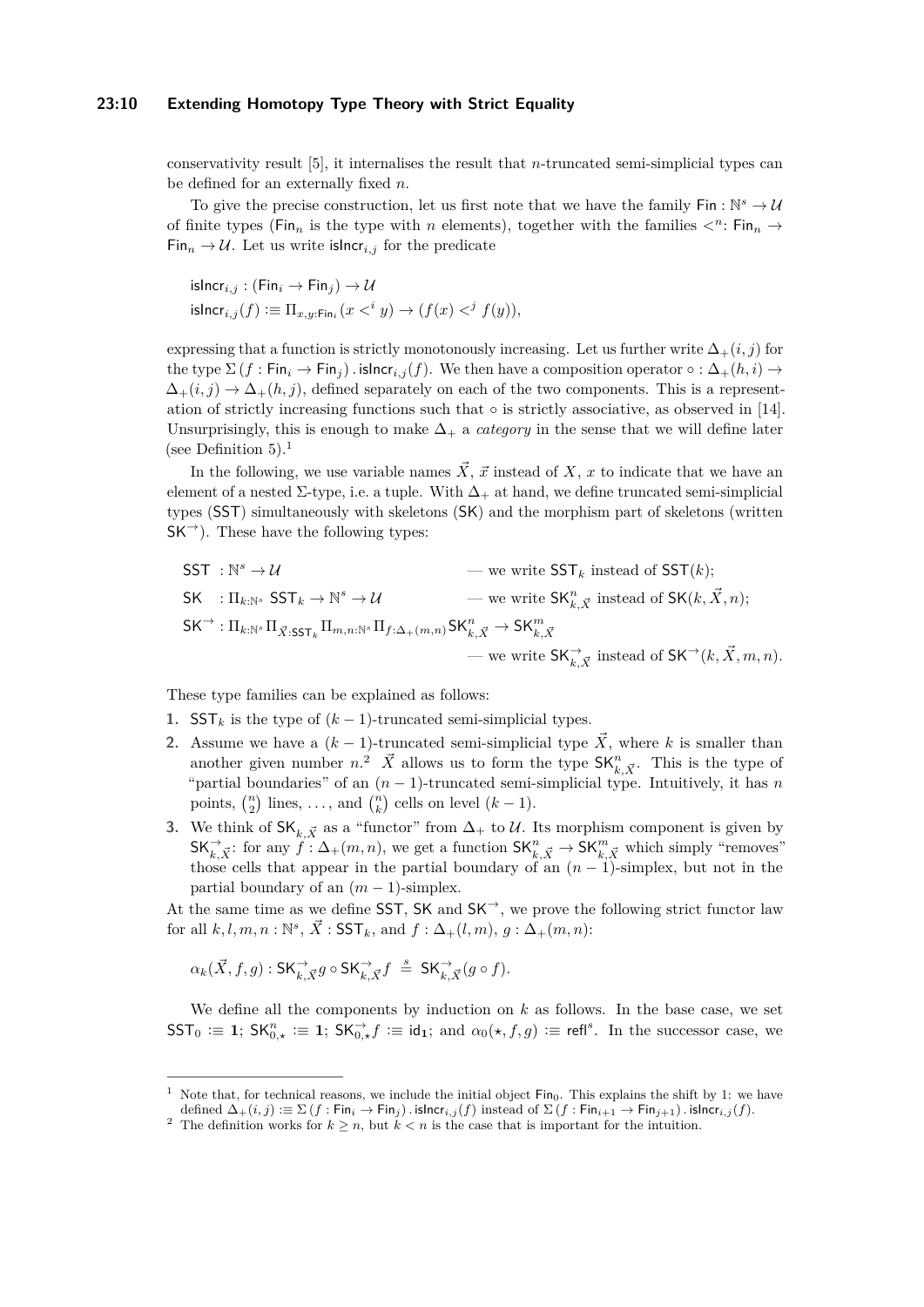choose

$$
\begin{aligned}\n\text{SST}_{k+1} & \qquad & := \Sigma\left(\vec{X} : \text{SST}_k\right) . \text{SK}_{k,\vec{X}}^{k+1} \to \mathcal{U} \\
\text{SK}_{k+1,(\vec{X},Y)}^n & \qquad & := \Sigma\left(\vec{x} : \text{SK}_{k,\vec{X}}^n\right) . \Pi_{f:\Delta_+(k+1,n)} Y\left(\text{SK}_{k,\vec{X}} \to \vec{x}\right) \\
\text{SK}_{k+1,(\vec{X},Y)}^{\to}(f,(\vec{x},h)) & \qquad & := \left(\text{SK}_{k,\vec{X}}^{\to}(f,\vec{x}) , \ \lambda g. \alpha_{k*}(h(f \circ g))\right)\n\end{aligned}
$$

Note that, in the last line, the type of the term  $h(f \circ g)$  is  $Y(\mathsf{SK}_{k,\vec{X}}^{\rightarrow}(g \circ f, \vec{x}))$ . However, what we need at that point is an element of the type  $Y(SK_{k,\vec{X}}^{\rightarrow}(g,S\widetilde{K_{k,\vec{X}}}^{\rightarrow}(f,\vec{x})))$ . This is why we transport along the proof  $\alpha_k(\vec{X}, f, g)$ , abbreviated to  $\alpha_k$ , which shows that the two types are strictly equal.

We omit the term for  $\alpha_{k+1}$  as it is not insightful to write it down explicitly. It is constructed as follows. First, we note that we need a (strict) equality between pairs; the first components are (strictly) equal by  $\alpha_k$ . When one tries to prove that the second components are (strictly) equal, one quickly realizes that what is needed is coherence for the family of strict equalities  $\alpha_k$ : The composition  $\mathsf{SK}_{k,\vec{X}}^{\rightarrow} g \circ \mathsf{SK}_{k,\vec{X}}^{\rightarrow} f \circ \mathsf{SK}_{k,\vec{X}}^{\rightarrow} e$  can be shown to be (strictly) equal to  $\mathsf{SK}_{k,\vec{X}}^{\rightarrow}(g \circ f \circ e)$  in two ways, and we need that both ways are strictly equal. Of course, this follows from the fact that we have axiom *K* for our strict equality. We have verified this construction in Agda (see the remark below).

 $\triangleright$  Remark. We and many others have attempted to formalize semi-simplicial types in homotopy type theory with exactly the outlined strategy, replacing the strict law  $\alpha$  by the usual equality type. This works in the same way until the point where we need that  $\alpha_k$ is coherent, which is automatic in our case. Intuitively,  $\alpha_k$  *is* coherent, and it is easy to get trapped into thinking that this coherence can just be shown simultaneously with the other four components. However, if one does this, one notices that one needs an additional coherence level for  $\alpha_{k-1}$ , and it continues like this. Morally, all these coherences should hold, and it is very likely that we would actually be able to prove them inductively if only we were able to write them down. Unfortunately, writing them down is a problem that is very similar to defining semi-simplicial types itself. From this point of view, what the 2-level theory gives us is the possibility to prove a certain equality and *all* its higher coherences at the same time.

**F** Remark. We have now defined the *n*-truncated semi-simplicial types SST :  $\mathbb{N}_s \to \mathcal{U}$ , so we may ask whether we can define a (non-truncated) type of semi-simplicial types  $SS : U$ . If we work in the strong 2-level theory (where  $\mathbb{N}_s$  and  $\mathbb{N}$  coincide), we can consider the homotopy limit  $SS : U$ , defined as

$$
\mathsf{SS} := \Sigma(f : \Pi_{n:\mathbb{N}} \mathsf{SST}_n) \cdot \Pi_{i:\mathbb{N}} \mathsf{fst}(f(i+1)) = f(i)
$$

Then, SS is indeed a (fibrant) type that encodes (Reedy fibrant) functors  $\Delta_+^{\text{op}} \to \mathcal{U}$ .

 $\blacktriangleright$  Remark. Our Agda formalisation<sup>[3](#page-10-0)</sup> takes place within the fibrant theory. The contribution of the strict equality is completely encapsulated in a single lemma that we postulate without a formal proof. Unfortunately, simulating our 2-level system completely in Agda, although possible in principle, would be extremely cumbersome because of the need to keep track of type fibrancy manually.

<span id="page-10-0"></span><sup>3</sup> [github.com/nicolaikraus/HoTT-Agda/tree/master/nicolai/SemiSimp](https://github.com/nicolaikraus/HoTT-Agda/blob/master/nicolai/SemiSimp/SStypes.agda)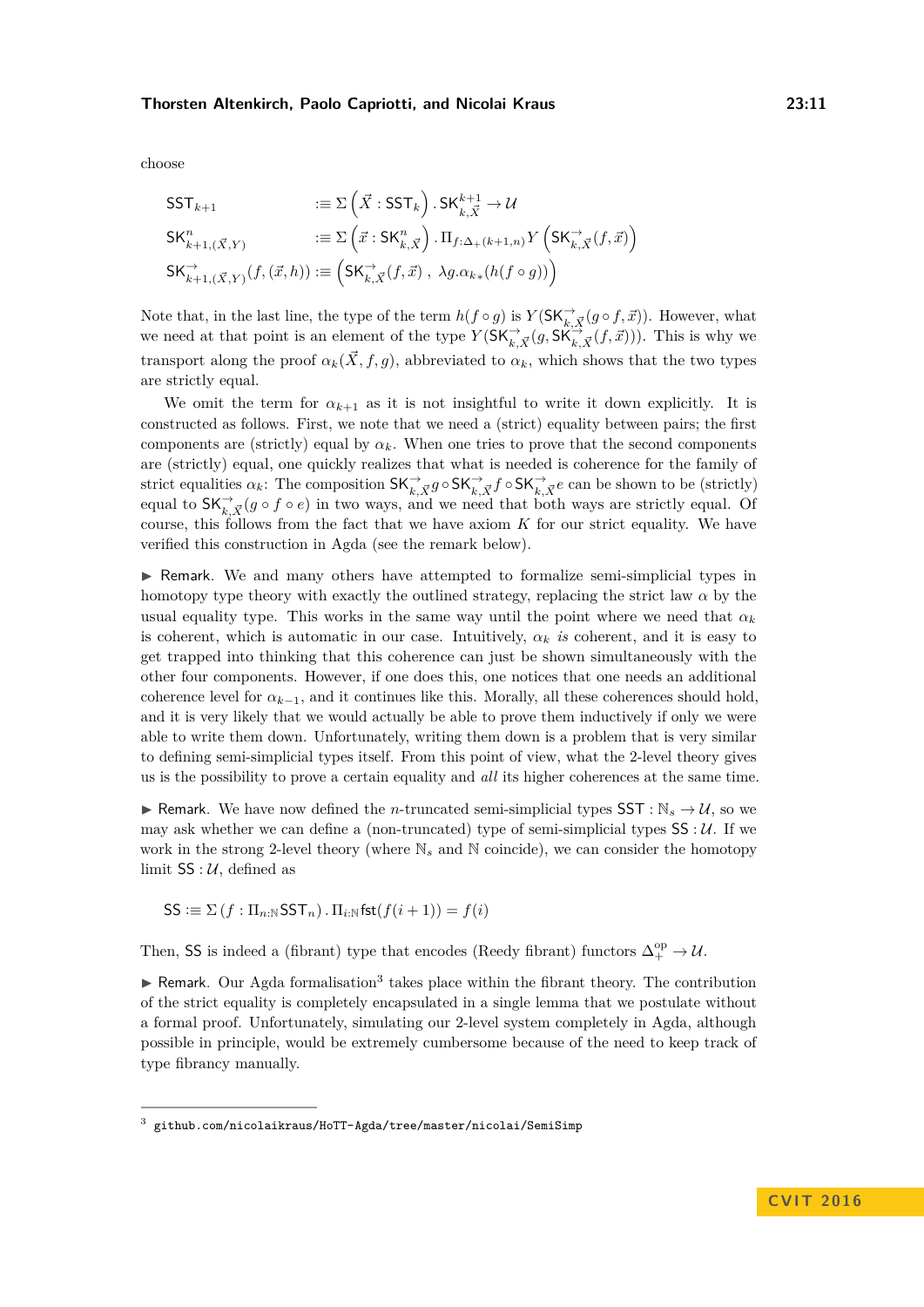#### **23:12 Extending Homotopy Type Theory with Strict Equality**

# <span id="page-11-0"></span>**4 Reedy Fibrant Diagrams Over Inverse Categories**

In Section [3,](#page-8-0) we have defined Reedy fibrant truncated semi-simplicial types using our 2-level theory. We have stayed in the fibrant theory (HoTT) as much as we could, and only used the strict theory to prove a crucially needed coherence. In this section we want to demonstrate that the 2-level theory is even more powerful if we give up this strategy of only working in the fibrant fragment whenever possible. The point is that we can derive results about HoTT without staying inside  $H\circ TT$ , analogous to how one can get results that respect homotopy equivalence even when certain constructions are performed on concrete spaces that only represent homotopy types.

What we claim is that, in a proof assistant implementing a 2-level type theory, we could formalize many constructions that are presented meta-theoretically in the current literature. In the current section, we will show that Reedy fibrant diagrams  $I \rightarrow U$  have limits in U if I is a finite inverse category. This is an internalised version of results discussed by Shulman [\[20\]](#page-16-11). Of course it generalizes the construction in Section [3,](#page-8-0) although not "literally": the truncated semi-simplicial types that we get here will look different from those constructed above.

## **4.1 Essentially Fibrant Pretypes and Strict Fibrations**

As a preparation for our "more abstract" sample applications of the 2-level theory, we remark that it is often not necessary to know that a pretype  $A: U^s$  is a fibrant type. Instead, it is usually sufficient to have a fibrant type  $B: U$  and a strict isomorphism  $A \simeq^s B$ . If this is the case, we say that *A* is *essentially fibrant*. Clearly, every fibrant type is also an essentially fibrant pretype.

In Section [3,](#page-8-0) we have made heavy use of the fibrant finite types  $\text{Fin}_n$  (for  $n : \mathbb{N}$ ). In a strong 2-level theory, this type coincides with the strict pretype  $\textsf{Fin}^s_n: \mathcal{U}^s$  (for  $n : \mathbb{N}^s$ ), but this is not in general the case. We say that some pretype *I* is *essentially finite* if we have a number  $n : \mathbb{N}^s$  and a strict isomorphism  $I \simeq^s \mathsf{Fin}_n^s$ .

**Lemma 3.** Let I be essentially finite and  $X: I \to U$  be a family of fibrant types. Then,  $\Pi_{i:I} X(i)$  *is essentially fibrant.* 

**Proof.** Essential finiteness gives us a cardinality *n* on which we do induction. If *n* is  $0^s$ , then  $\Pi_{i:I}X(i)$  is strictly isomorphic to the unit type. Otherwise, we have an essentially finite *I* such that  $f: \mathbf{1} + ^s I' \simeq ^s I$ , and  $\Pi_{i:I} X(i)$  is strictly isomorphic to  $X(f(\text{inl } \star)) \times \Pi_{i:I'} X(f(\text{inr } i)),$ which is essentially finite by the induction hypothesis.

Similar to essential fibrancy, we have the following definition:

**Definition 4** (strict fibration). Let  $p: E \to B$  be a function (with  $E, B: U^s$ ). We say that *p* is a *strict fibration* if we have a family  $F : B \to U$  such that the fibre of *p* over any *b* : *B* is strictly isomorphic to  $F(b)$ , that is,  $\Pi_{b:B}$   $\left(F(b) \simeq^s \Sigma(e:E) \cdot p(e) \stackrel{s}{=} b\right)$ .

From now on, we will drop the attribute *strict* and simply talk about *fibrations*. Any fibrant type family  $F : B \to U$  gives rise to a fibration  $p : E \to B$ , as it is easy to see that the first projection  $(\Sigma_B F) \to B$  satisfies the given condition. Indeed, any strict fibration is isomorphic over *B* to a strict fibration of this form. This often allows us to assume that a given fibration has the form of a projection.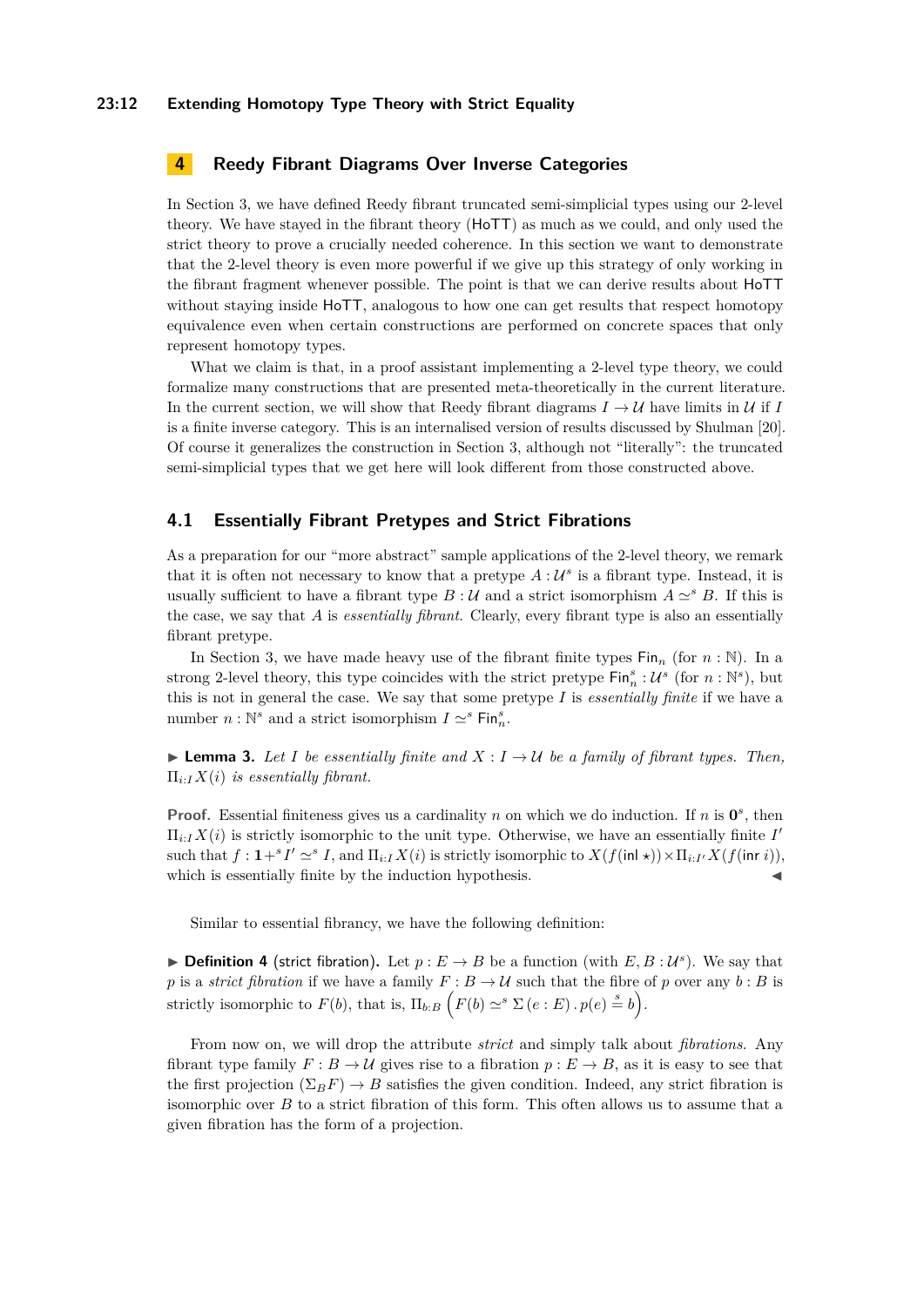## **4.2 Strict Categories**

We define categories in much the same way as the precategories are defined in [\[21\]](#page-16-2), except that we use strict equality to express the laws. Since strict equality does not suffer from coherence issues, this notion of category is well-behaved. It can be applied to structures which do not have fibrant types of objects or morphisms.

<span id="page-12-0"></span>**Definition 5** (strict category). A *strict category* C is given by: a pretype  $|C|$  : U<sup>s</sup> of *objects*; for all pairs  $x, y : |\mathcal{C}|$ , a pretype  $C(x, y) : \mathcal{U}^s$  of *arrows* or *morphisms*; an *identity* arrow id :  $\mathcal{C}(x, x)$  for every object *x*; and a *composition* function  $\circ : \mathcal{C}(y, z) \to \mathcal{C}(x, y) \to \mathcal{C}(x, z)$  for all objects  $x, y, z$ . The usual categorical laws are required to hold strictly, that is, we have strict equalities  $f \circ id \stackrel{s}{=} f$  and  $id \circ f \stackrel{s}{=} f$ , as well as  $h \circ (g \circ f) \stackrel{s}{=} (h \circ g) \circ f$ .

We say that a category is *essentially finite* if the pretype of objects  $|\mathcal{C}|$  is essentially finite (no condition is put on the arrows).

The usual theory of categories can be reproduced in the context of strict categories. We leave it to the reader to define appropriate notions of *functor*, *natural transformation*, *limits*, *adjunctions*, and so on.

From now on, we will refer to strict categories simply as *categories*. If  $\mathcal C$  is a category, we will often abuse notation and use  $\mathcal C$  itself to denote its type of objects.

Another important notion is the following:

**• Definition 6** (reduced coslice). Given a category C and an object  $x : \mathcal{C}$ , the *reduced coslice*  $x \mathbin{\#} \mathcal{C}$  is the full subcategory of non-identity arrows in the coslice category  $x \mathbin{\#} \mathcal{C}$ . A concrete definition is the following. The objects of  $x \mid \mathcal{C}$  are triples of an  $y : |\mathcal{C}|$ , a morphism  $f : \mathcal{C}(x, y)$ , and a proof  $\neg (p_*(f) \stackrel{s}{=} id)$ , for all  $p : x \stackrel{s}{=} y$ , where  $p_*$  denotes the transport function  $\mathcal{C}(x, y) \to \mathcal{C}(y, y)$ . Morphisms between  $(y, f, s)$  and  $(y', f', s')$  are elements  $h : \mathcal{C}(y, y')$  such that  $h \circ f = f'$  in C.

Note that we have a "forgetful functor" forget :  $x \nmid C \rightarrow C$ , given by the first projection on objects as well as on morphisms.

## **4.3 Inverse Categories**

Classically, *inverse categories* are categories which do not contain an infinite sequence of nonidentity arrows (see [\[20\]](#page-16-11)). We restrict ourselves to those which have *height* at most  $\omega$ , and where a *rank function* is given explicitly. First, consider the category  $\mathbb{N}^{s \text{op}}$  which has  $n: \mathbb{N}^s$  as objects, and  $\mathbb{N}^{s \text{op}}(n,m) := n >^s m$  (the function  $\gt^s: \mathbb{N}^s \to \mathbb{N}^s \to \mathcal{U}^s$  is defined in the canonical way). Then, we define:

 $\triangleright$  **Definition 7** (inverse category). We say that a category C is an *inverse category* if there is a functor  $\varphi : C \to \mathbb{N}^{s \text{op}}$  which reflects identities; i.e. if we have  $f : C(x, y)$  and  $\varphi_x \stackrel{s}{=} \varphi_y$ , then we also have  $p : x \stackrel{s}{=} y$  and  $p_*(f) \stackrel{s}{=}$  id.

## **4.4 Reedy Fibrant Limits**

Much of what is known about the category of sets in classical category theory can be extended to the category of pretypes in a given universe. For example, the following result translates rather directly:

 $\blacktriangleright$  **Lemma 8.** *The universe*  $\mathcal{U}^s$ , viewed as a category in the canonical sense, has all small *limits.*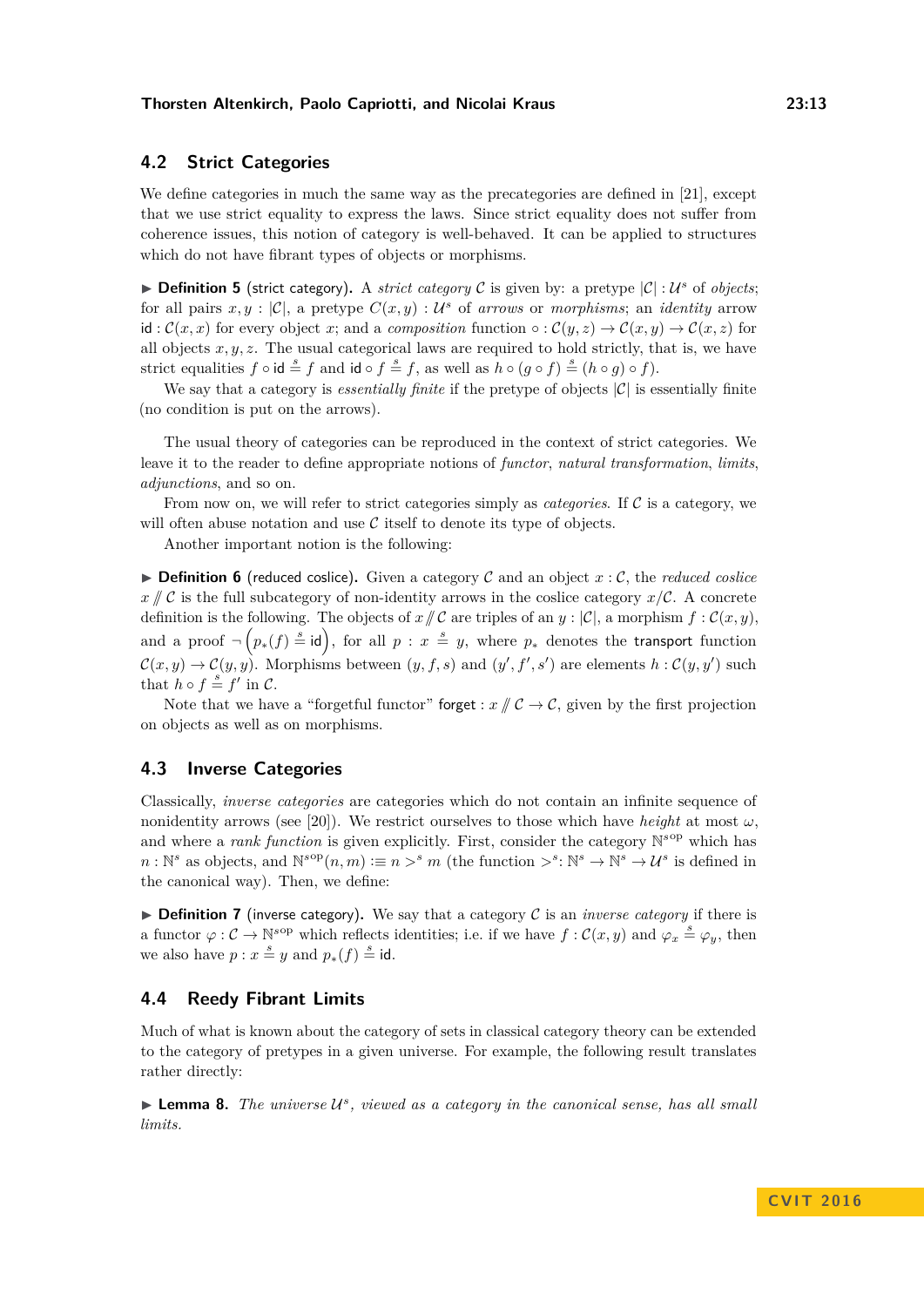#### **23:14 Extending Homotopy Type Theory with Strict Equality**

**Proof.** Let C be a category with  $|\mathcal{C}|$  :  $\mathcal{U}^s$  and  $\mathcal{C}(x, y)$  :  $\mathcal{U}^s$  (for all  $x, y$ ). Let  $X : \mathcal{C} \to \mathcal{U}^s$ be a functor. We define L to be the pretype of natural transformations  $1 \rightarrow X$ , where  $1: \mathcal{C} \to \mathbf{Type}$  is the constant functor on **1**. Clearly,  $L: \mathcal{U}^s$ , and a routine verification shows that  $L$  satisfies the universal property of the limit of  $X$ .

Unfortunately, the category  $U$  of fibrant types is not as well behaved. Even pullbacks of fibrant types are not fibrant in general (but see Lemma [9\)](#page-13-0). If we have a functor  $X: \mathcal{C} \to \mathcal{U}$ , we can always regard it as a functor  $X:\mathcal{C}\to\mathcal{U}^s$ , where it does have a limit. If this limit happens to be essentially fibrant, we say that *X* has a *fibrant limit*. Clearly, this limit will then be a limit of the original diagram  $C \to \mathcal{U}$  (note that  $\mathcal{U}$  is a full subcategory of  $\mathcal{U}^s$ ).

<span id="page-13-0"></span> $\blacktriangleright$  **Lemma 9.** *The pullback of a fibration*  $E \rightarrow B$  *along any function*  $f : A \rightarrow B$  *is a fibration.* 

**Proof.** We can assume that *E* is of the form  $\Sigma(b : B)$ .  $C(b)$  and *p* is the first projection. Clearly, the first projection of  $\Sigma(a : A)$ .  $C(f(a))$  satisfies the universal property of the pullback.

Lemma [9](#page-13-0) makes it possible to construct fibrant limits of certain "well-behaved" functors from inverse categories. The so-called *matching objects* play an important role.

 $\triangleright$  **Definition 10** (matching object; see [\[20,](#page-16-11) Chp. 11]). Let C be an inverse category, and  $X: \mathcal{C} \to \mathcal{U}$  a functor. For any  $z: \mathcal{C}$ , we define the *matching object*  $M_z^X$  to be the (not necessarily fibrant) limit of the composition  $z \nparallel C \xrightarrow{\text{forget}} C \xrightarrow{X} U \subset U^s$ .

 $\triangleright$  **Definition 11** (Reedy fibrant diagram; see [\[20,](#page-16-11) Def. 11.3]). Let C be an inverse category and  $X: \mathcal{C} \to \mathcal{U}$  be a functor. We say that X is *Reedy fibrant* if, for all  $z: \mathcal{C}$ , the canonical map  $X_z \to M_z^X$  is a fibration.

Using this definition, we can make precise the claim that we can construct fibrant limits of certain well-behaved diagrams:

<span id="page-13-3"></span> $\triangleright$  **Theorem 12** (see [\[20,](#page-16-11) Lemma 11.8]). Let C be an essentially finite inverse category. Then, *every Reedy fibrant*  $X : C \rightarrow U$  *has a fibrant limit.* 

**Proof.** By induction on the cardinality of  $C$ . In the zero case, the limit is the unit type.

Otherwise, let us consider the rank functor  $\varphi : C \to \mathbb{N}^{s \text{op}}$ . We choose an object  $z : C$ such that  $\varphi_z$  is maximal; this is possible (constructively) since C is assumed to be essentially finite. Let us call  $\mathcal{C}'$  the category that we get if we remove  $z$  from  $\mathcal{C}$ ; that is, we set  $|\mathcal{C}'| \equiv \Sigma(x : |\mathcal{C}|)$ .  $\neg(x \stackrel{s}{=} z)$ . Clearly,  $\mathcal{C}'$  is still essentially finite and inverse.

Let  $X: \mathcal{C} \to \mathcal{U}$  be Reedy fibrant. We can write down the limit of X explicitly as

$$
\Sigma\left(c:\Pi_{y:\left|c\right|}X_{y}\right).\Pi_{y,y':\left|c\right|}\Pi_{f:\mathcal{C}\left(y,y'\right)}Xf\left(c_{y}\right)\stackrel{s}{=}c_{y'}.\tag{1}
$$

Using that *z* has no incoming non-identity arrows, this pretype is strictly isomorphic to

<span id="page-13-1"></span>
$$
\Sigma(c_z : X_z) \cdot \Sigma(c : \Pi_{y:|C'|} X_y) .
$$
  
\n
$$
\left(\Pi_{y:|C'|} \Pi_{f:C(z,y)} X f(c_z) \stackrel{s}{=} c_y\right) \times \left(\Pi_{y,y':|C'|} \Pi_{f:C(y,y')} X f(c_y) \stackrel{s}{=} c_{y'}\right).
$$
\n(2)

Let us write L for the limit of X restricted to  $\mathcal{C}'$ , and let us further write p for the canonical map  $p: L \to M_{z}^{X}$ . Further, we write *q* for the map  $X_{z} \to M_{z}^{X}$ . Then, [\(2\)](#page-13-1) is strictly isomorphic to

<span id="page-13-2"></span>
$$
\Sigma(c_z : X_z) \cdot \Sigma(d : L) \cdot p(d) \stackrel{s}{=} q(c_z). \tag{3}
$$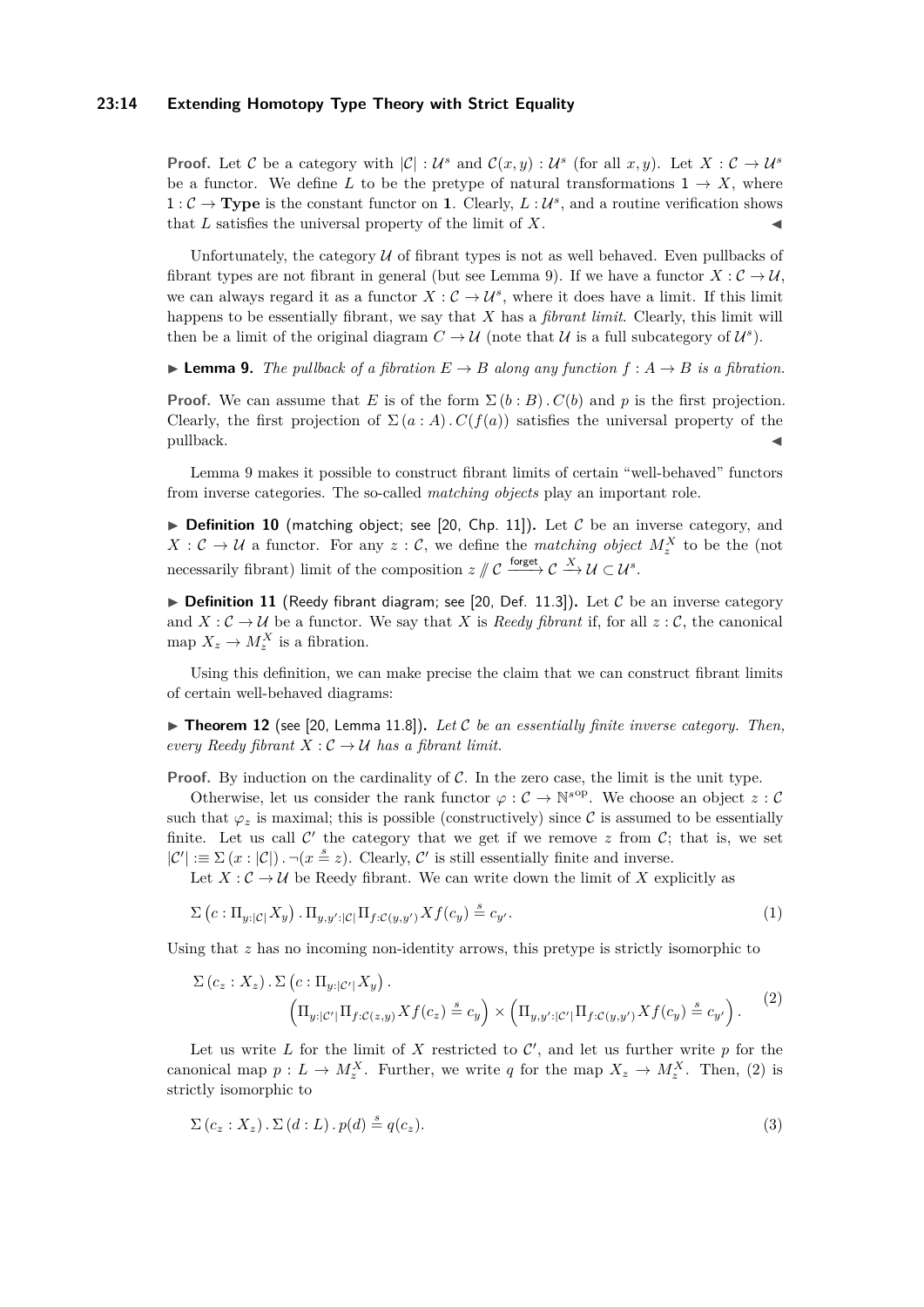This is the pullback of the span  $L \stackrel{p}{\to} M_z^X \stackrel{q}{\leftarrow} X_z$ . By Reedy fibrancy of *X*, the map *q* is a fibration. Thus, by Lemma [9,](#page-13-0) the map from [\(3\)](#page-13-2) to *L* is a fibration.

By the induction hypothesis, *L* is essentially fibrant. This implies that [\(3\)](#page-13-2) is essentially fibrant, as it is the domain of a fibration whose codomain is essentially fibrant.

If C is an inverse category, we will denote by  $C^{ the full subcategory of C consisting of$ all those objects of rank less than  $n$ . Correspondingly, for a given diagram  $X$  over  $C$ , we will denote by  $X|n$  the restriction of  $X$  to  $C^{\leq n}$ .

# **4.5 Fibrant Limits and Semi-Simplicial Types**

If *X* is a Reedy fibrant diagram over  $\mathcal{C} := (\Delta^{\text{op}})^{, we can restrict *X* to *n*  $\# \mathcal{C}$ , then take$ the limit of the corresponding functor. With a slight abuse of notation, we will denote such limit by  $M_n^X$ , even though *X* is not defined at *n*.

Note that a diagram *X* over  $(\Delta_+^{\text{op}})^{n+1}$  is Reedy fibrant if and only if its restriction to  $(\Delta_{+}^{\text{op}})^{ is Reedy fibrant and the map  $X_n \to M_n^X$  is a fibration. Hence, to give a Reedy$ fibrant diagram over  $(\Delta_+^{\text{op}})^{n+1}$  is the same as to give a Reedy fibrant diagram *X* over  $(\Delta_{+}^{\text{op}})^{, together with a fibration *Y* over  $M_n^X$ . We will refer to this extended diagram as$  $\langle X, Y \rangle$ . By mutual induction on the natural number *n*, we can define a type  $SST_n$ , and a function  $SK_n$  from  $SST_n$  to diagrams over  $(\Delta_+^{\text{op}})^{< n}$ . We start with with  $SST_0 \coloneqq 1$  and  $\mathsf{SK}_0(\star)$  set to the trivial diagram over  $(\Delta_+^{\text{op}})^{<0}$ . Then, we set

$$
\mathsf{SST}_{n+1} := \Sigma(X : \mathsf{SST}_n) \cdot (M_n^{\mathsf{SK}_n X} \to \mathcal{U}) \quad \text{and} \quad \mathsf{SK}_{n+1}(X, Y) := \langle X, Y \rangle.
$$

Above, we write  $M_n^A$  to mean the type given by Theorem [12](#page-13-3) which is strictly isomorphic to the matching object of *A* at *n* (which would otherwise only be a pretype).

This gives us a succinct alternative to the construction of Section [3,](#page-8-0) where most of the hard work is encapsulated in the use of Theorem [12.](#page-13-3)

# <span id="page-14-0"></span>**5 Conclusions and Further Work**

In the previous two sections, we have demonstrated how our 2-level theories can be used in two ways. First, our framework offers reasonable, easily justifiable ways of extending homotopy type theory. Second, we can internalise results about homotopy type theory that, before, could only be stated meta-theoretically. In a suitable proof assistant which implements a 2-level theory, we could formalize many constructions that can at the moment only be done on paper. Our current article offers a demonstration of this possibility: we have shown how some of the constructions about fibrant limits and diagrams can be internalised. From here, we could go into several directions. We could, for example, internalise Shulman's result that diagrams over a model of type theory form again a model, preserving univalence [\[20\]](#page-16-11). Of course, for such an internalisation, we need to be careful to formulate all definitions and results constructively.

A more modest but (as we believe) worthwhile next goal is the construction of fibrant replacements. With this, we can internalise the proof that any type carries the structure of an ∞-groupoid (a Kan semi-simplicial type), as it is given in [\[13,](#page-16-7) Remark and Corollary 16]. To do this, we would first define an  $\infty$ -groupoid to be a Reedy fibrant semi-simplicial type  $X:\Delta_{+}^{\text{op}}\to\mathcal{U}$  such that every fibration from  $X_n$  to a horn is an equivalence (in the sense of homotopy type theory). We can then, for a type  $A: U$ , consider the semi-simplicial type Eq*A*, defined to be the Reedy fibrant replacement of the functor that is constantly *A*.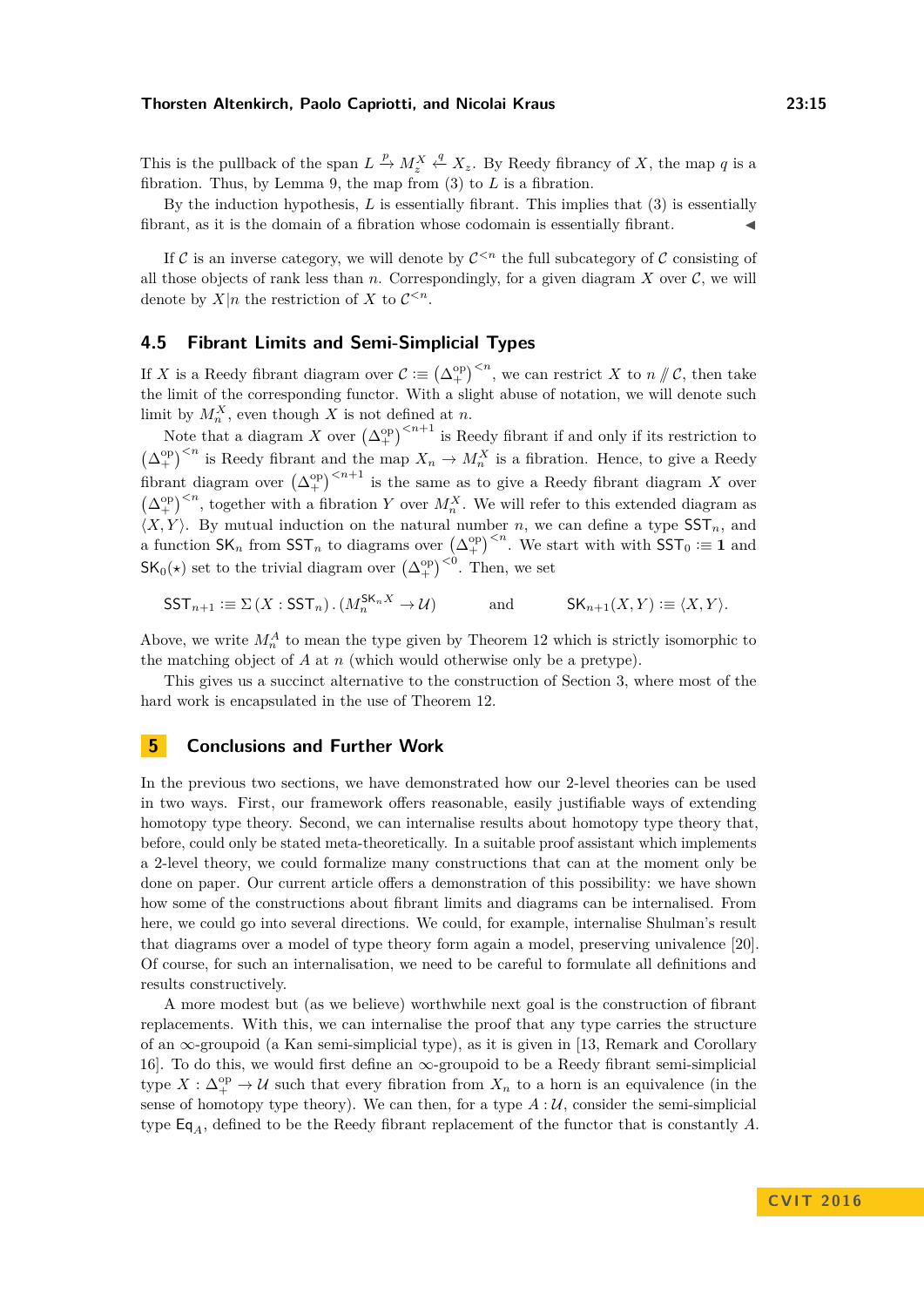#### **23:16 Extending Homotopy Type Theory with Strict Equality**

It is shown in [\[13\]](#page-16-7) that  $\mathsf{Eq}_4$  is an  $\infty$ -groupoid in our sense, and the argument can easily be internalised. This construction is in fact not difficult and has in the current paper been omitted solely for reasons of space.

Our next significant project, supported by the 2-level theory, is the development of  $(∞, 1)$ -category theory. By an  $(∞, 1)$ -category, which could also be called a *Segal type*, we mean a Reedy fibrant semi-simplicial type *X* for which the usual "Segal maps"  $X_n \to$  $X_1 \times_{X_0} \ldots \times_{X_0} X_1$  are equivalences. It is likely that it is necessary to add degeneracies, and we expect that this can be done in the way presented by Harpaz [\[7\]](#page-15-8).

We believe that it is important to develop a theory of  $(\infty, 1)$ -categories type-theoretically, because the universe itself should be an  $(\infty, 1)$ -category; we expect that many infinite coherence problems become approachable if we can set up some basic infrastructure, so that towers of coherences could be formulated and handled in a clean way.

The most important application that we currently have in mind is the specification of *higher inductive types* (HITs). Although HITs are used frequently in the literature on homotopy type theory, we do not have a general syntactical specification yet. The approach to define a general syntactical framework of HITs that is used in [\[2\]](#page-15-9) seems to be promising, but suffers from the issue that an unmanageable number of coherences needs to be handled manually. We expect and hope that this can be resolved with the framework of  $(\infty, 1)$ categories that we plan to develop.

#### **References**

- <span id="page-15-0"></span>**1** Benedikt Ahrens, Krzysztof Kapulkin, and Michael Shulman. Univalent categories and the Rezk completion. *Mathematical Structures in Computer Science (MSCS)*, pages 1–30, Jan 2015. [doi:10.1017/S0960129514000486](http://dx.doi.org/10.1017/S0960129514000486).
- <span id="page-15-9"></span>**2** Thorsten Altenkirch, Paolo Capriotti, Gabe Dijkstra, and Fredrik Nordvall Forsberg. Towards a theory of higher inductive types. Presentation at TYPES'15, Tallinn, Estonia, 20 May 2015.
- <span id="page-15-5"></span>**3** Thorsten Altenkirch, Paolo Capriotti, and Nicolai Kraus. Infinite structures in type theory: Problems and approaches. Presented at TYPES'15, Tallinn, Estonia, 20 May 2015.
- <span id="page-15-1"></span>**4** Andrej Bauer, Gaëtan Gilbert, Philipp Haselwarter, Matija Pretnar, and Chris Stone. Andromeda. Implementation of a type theory with equality reflection, ongoing project. URL: <http://andromedans.github.io/andromeda/>.
- <span id="page-15-3"></span>**5** Paolo Capriotti. *Models of Type Theory with Strict Equality*. PhD thesis, School of Computer Science, University of Nottingham, Nottingham, UK, 2016. In preparation.
- <span id="page-15-6"></span>**6** Peter Dybjer. Internal type theory. In Stefano Berardi and Mario Coppo, editors, *Types for Proofs and Programs (TYPES)*, volume 1158 of *Lecture Notes in Computer Science*, pages 120–134. Springer-Verlag, 1995. [doi:10.1007/3-540-61780-9\\_66](http://dx.doi.org/10.1007/3-540-61780-9_66).
- <span id="page-15-8"></span>**7** Yonatan Harpaz. Quasi-unital ∞–categories. *Algebraic & Geometric Topology*, 15(4):2303– 2381, 2015.
- <span id="page-15-4"></span>**8** Hugo Herbelin. A dependently-typed construction of semi-simplicial types. *Mathematical Structures in Computer Science (MSCS)*, pages 1–16, Mar 2015. [doi:10.1017/](http://dx.doi.org/10.1017/S0960129514000528) [S0960129514000528](http://dx.doi.org/10.1017/S0960129514000528).
- <span id="page-15-2"></span>**9** Martin Hofmann. Conservativity of equality reflection over intensional type theory. In Stefano Berardi and Mario Coppo, editors, *Types for Proofs and Programs (TYPES)*, volume 1158 of *Lecture Notes in Computer Science*, pages 153–164. Springer-Verlag, 1995. [doi:10.1007/3-540-61780-9\\_68](http://dx.doi.org/10.1007/3-540-61780-9_68).
- <span id="page-15-7"></span>**10** Martin Hofmann. Syntax and semantics of dependent types. In *Semantics and Logics of Computation*, pages 79–130. Cambridge University Press, 1997.